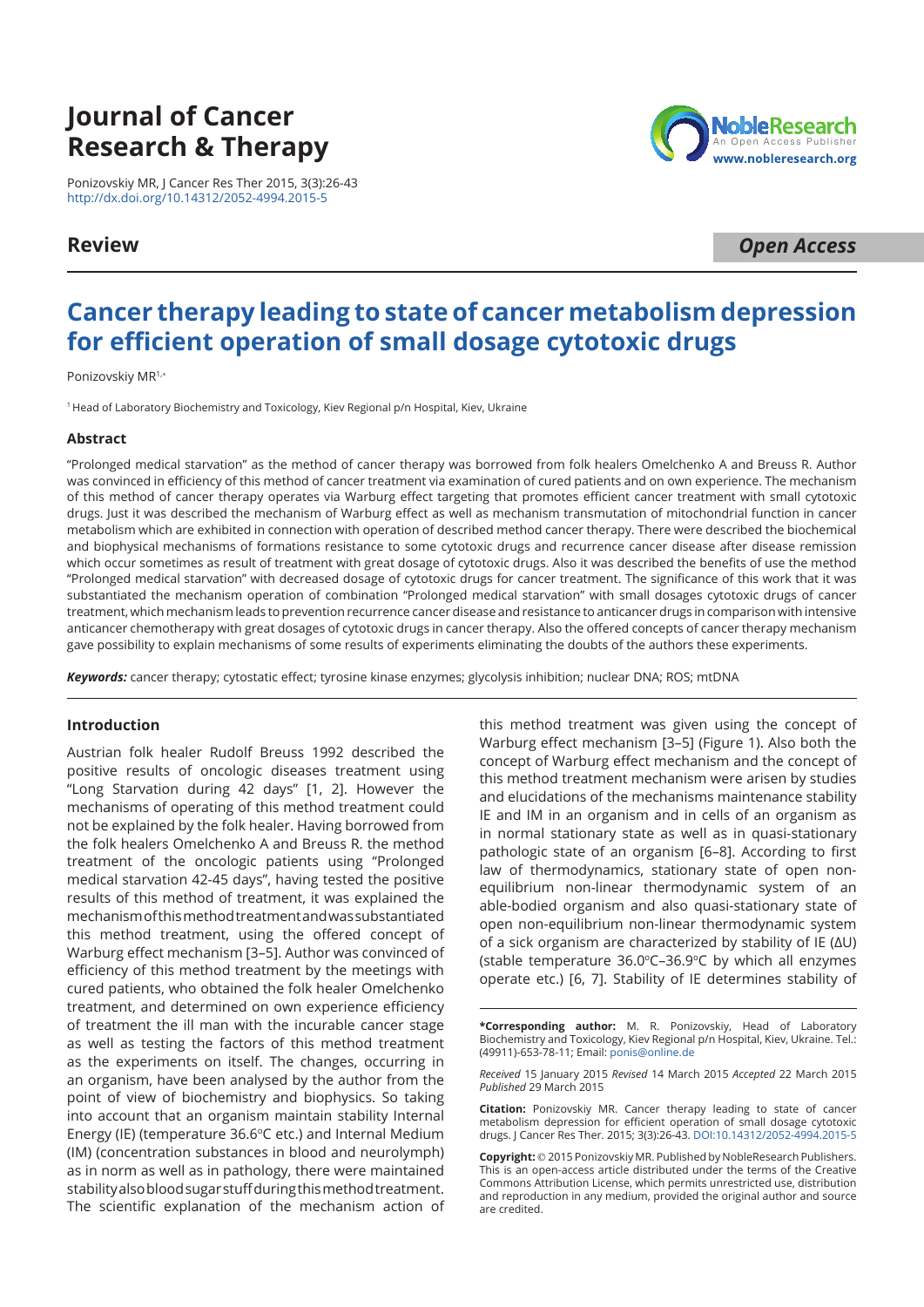IM (constant concentration substances in blood and in neurolymph). It was considered the mechanism of remote cellular reactions due to cellular capacitors operations, which transit into contact biochemical reaction in immune defensive mechanism of an organism. Unlike able-bodied cells, normal cells don't react via resonance waves to cancer cells because chemical potentials of cancer cells are unrelated to chemical potentials of normal cells (Figures 2, 3). Just the new method of cancer therapy via targeting of Warburg effect leads to cancer depression that gives opportunity to use considerably decreased dosage of cytotoxic drugs for efficient cancer treatment [9, 10]. Such approach to cancer therapy does not damage immune and hormonal systems versus official up-to-date methods of chemotherapy. Thus the explanations mechanisms stability of cellular internal energy, as in normal stationary

state of able-bodied cells and as well as in pathologic quasistationary states of cancer cells, gave possibility to explain mechanism operation "Prolonged medical starvation" with considerably decreased of cytotoxic drugs' dosage [10]. All of it gave possibility to substantiate the advantage this method of cancer therapy, which is based on Warburg effect targeting, over some up-to-date methods of cancer therapy [4, 5, 10]. Author gave explanation both the mechanism decrease of medical drugs efficiency and mechanism palindromia of cancer recurrence after some medical remissions. Also the author noted that the offered method cancer therapy should be put into practice after detail clinic trials. Besides, there were explained mechanisms of some experiments, eliminating doubts which were expressed by the authors of these experiments.



**Figure 1** The metabolism of a malignant tumor tissue and of a normal tissue.

*Note:* a) Nodal point of bifurcation anabolic and catabolic processes, b) Huge anabolic processes with huge consumption of energy and Acetyl-CoA for anabolic processes leading to overloading "Nodal point of bifurcation anabolic and catabolic processes" [NPBac] in cancer tissue, c) Moderate metabolic processes displaying balance anabolic and catabolic processes in able-bodied tissue, d) Alternative excretion of high-molecular substances within the structure rejected cells and the violation of excretion substances via oxidative processes due to suppression of catabolic oxidative processes in cancer tissue, e) Accumulation of energy into lactic acid for anabolic processes, f) Normal excretion substances via catabolic oxidative processes in able-bodied tissue.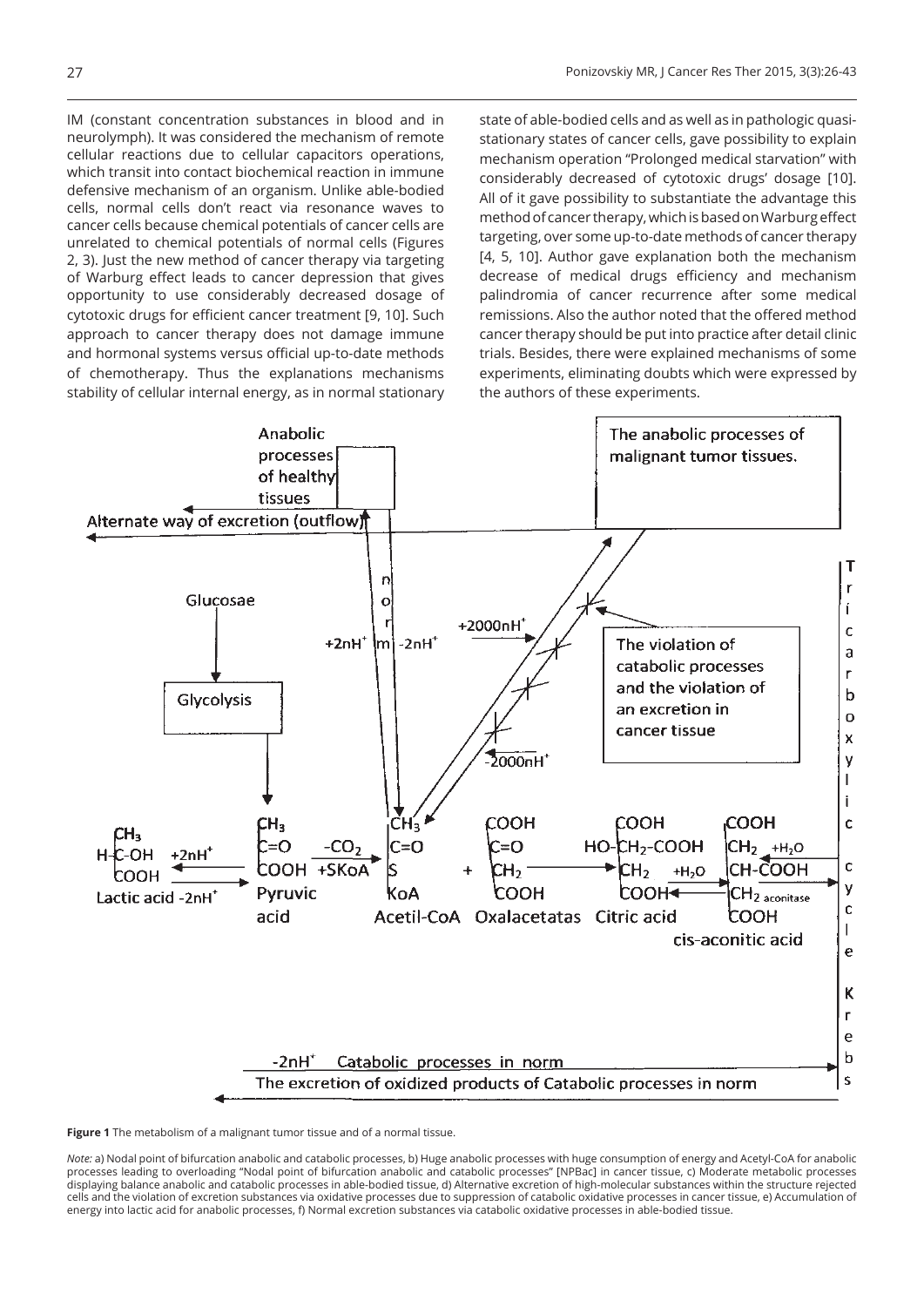

**Figure 2** The influences general regulation biochemical processes on Internal Energy determining stability internal chemical potentials of an organism (µ), normal cells ( $\mu$ ) and cancer cells ( $\mu^*$ ).

*Note:* a) General regulation biochemical processes exhibits mutual influences between Low level Regulation, High level Regulation and Highest level Regulation, b) Low level Regulation consists of "Equilibrium Constants of balance endoergonic and exoergonic processes of energy exchange" and "Equilibrium Constants of balance anabolic and catabolic processes of metabolism" which cause mutual influences one another, c) Low level Regulation is subjected to Environment influences and effects against Environment influences for maintenance stability Internal Energy and Internal Medium as an organism as well as cells of an organism, d) High level Regulation consists of mutual interacted "Equilibrium Constants of ionic metabolism", "Equilibrium Constants of acid – alkaline metabolism", "Equilibrium Constants of oxidative – reductive Potentials of metabolism" and "Equilibrium system of coagulating system", which cause mutual influences with "Equilibrium Constants of coagulating system of a blood", e) The Regulation both Low level Regulation and High level Regulation is occurred via mutual influences between "Equilibrium Constants of oxidative – reductive Potentials of metabolism" of High level Regulation and "Equilibrium Constants of anabolic and catabolic processes of metabolism" of Low level Regulation, f) Highest level Regulation is presented by CENTRAL NERVOUS SYSTEM, g) General regulation biochemical processes creates chemical potential an organism (µ) which mutual influences on one another with related chemical potentials of cells of an organism ( $\mu$ ), h) Chemical potentials of cancer cells ( $\mu^*$ ) were created by penetrating oncogens that destroys interactions between chemical potentials of an organism ( $\mu$ ) and chemical potentials of cancer cells ( $\mu^*$ ).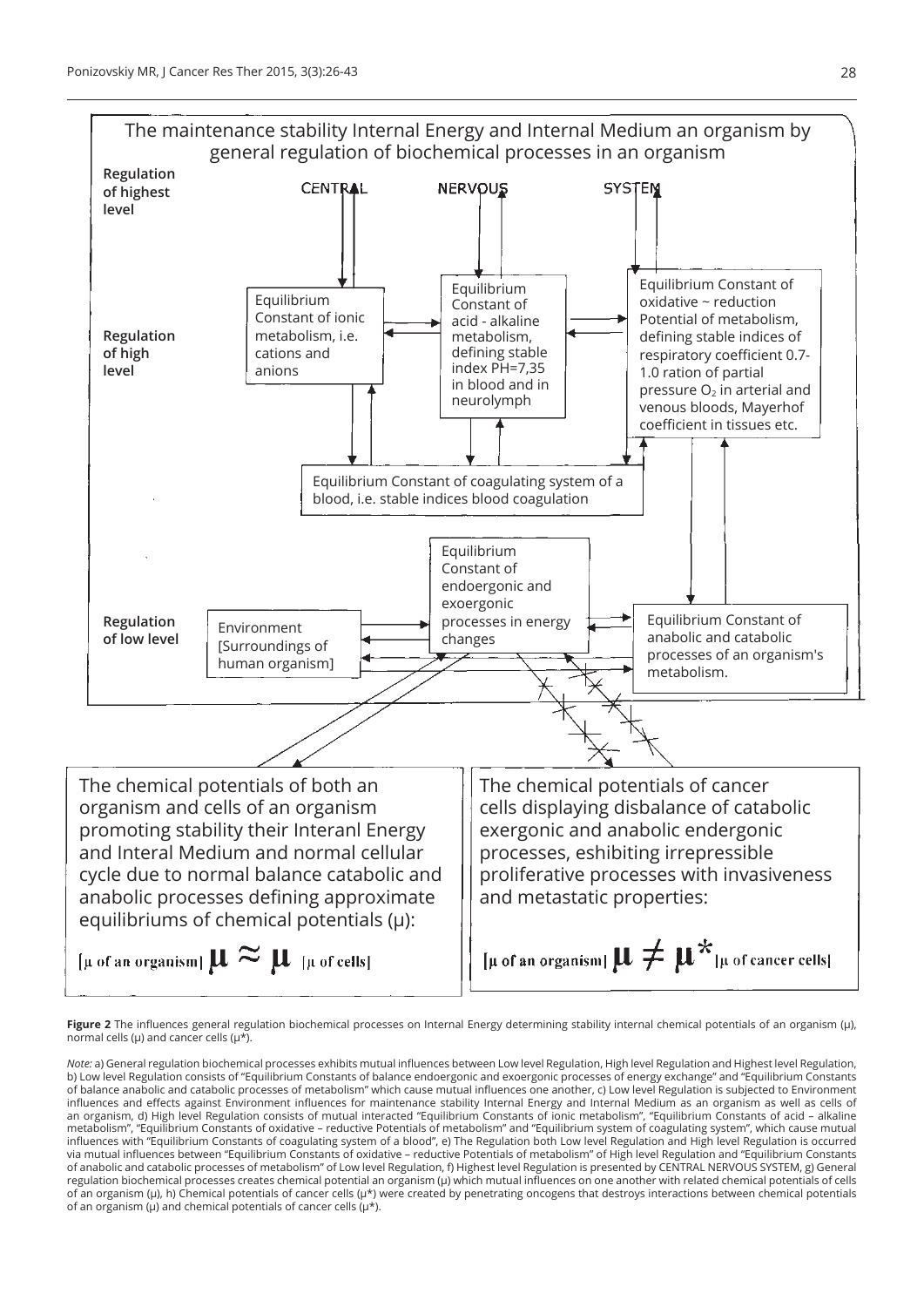

**Figure 3** Balance Internal Energy both cells and an organism due to their chemical potentials (µ) promoting operation resonance waves of cellular capacitors and disbalance of chemical potentials ( $\mu^*$ ) cancer cells.

*Note:* a) Chemical potential of an organism (µ) is the indicator of stability Internal Energy an organism, b) Chemical potential of an organism (µ) defines related chemical potentials of cells an organism (µ) as the indicators of stability Internal Energy of cells an organism, c) Resonance waves between an organism and cells of an organism are produced by cellular capacitors which reflect interactions between cells of an organism and between an organism and cells of an organism due to related chemical potentials of cells an organism (µ), d) Chemical potentials of cancer cells (µ\*) are the unrelated potentials to chemical potentials of an organism (µ) and chemical potentials of an organism's cells (µ) that results in absent cohesive resonance waves joining them and absent regulating influences of an organism showing autonomous development of cancer cells via excessive expression of proliferative processes.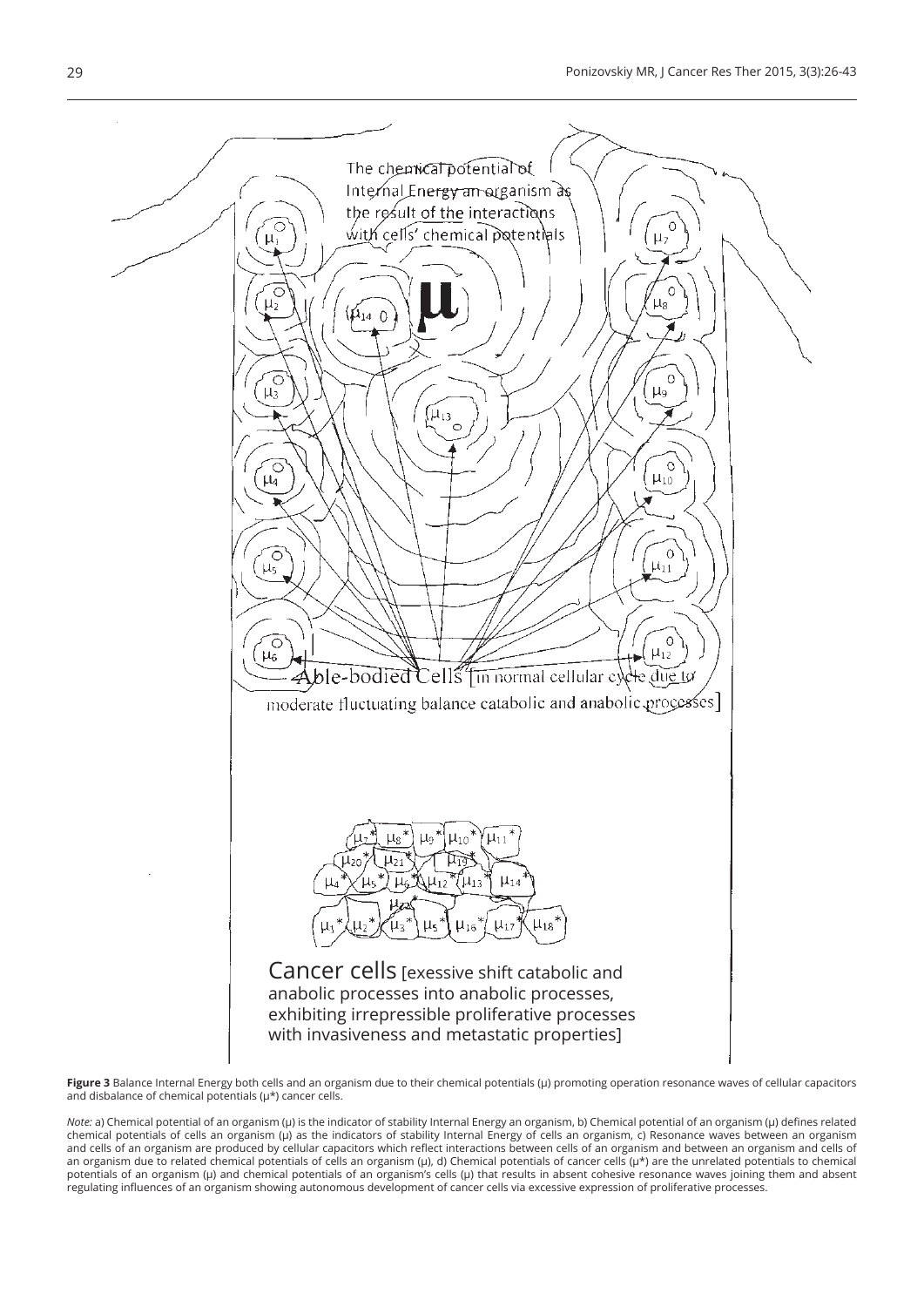## **Concept of Warburg effect mechanism for substantiation cancer therapy via Warburg effect targeting (Figure 1)**

*Highlight of Warburg effect concept [3] (Figure 1):* As the result of oncogenes operation causing enormous anabolic processes in cancer tissue and the enormous consumption of energy and Acetyl-CoA for anabolic (biosynthetic) processes, it takes place the overload of "nodal point of bifurcation anabolic and catabolic processes" (NPBac) because of the remained lack of Acetyl-CoA for catabolic oxidative processes. Such shift into anabolic processes and lack Acetyl-CoA causes partial suppression of catabolic processes in cancer tissue, some of which remain for cancer cells survival. The increase of lactic acids production is the necessary endergonic mechanism accumulation of energy for huge anabolic processes in condition glycolysis metabolism and enormous consumption of energy for anabolic processes in cancer tissue [3]. Just unlike Pasteur effect [Incompatibility glycolysis with aerobic oxidation] in normal tissue, Warburg effect exhibits aerobic glycolysis [combination aerobic oxidation with glycolysis (increase lactic acids-crucial marker glycolysis)] in cancer tissue metabolism that leads to apoptosis resistance of cancer cells. Therefore there were hot busted mitochondria [the main center of aerobic oxidation] in cancer cells or were restored aerobic function due to acquisition mitochondria in host of cancer cells in event of loss mitochondria according to new research [11]. This concept gives possibility to explain as Warburg effect mechanism, elucidating distinction between mechanisms of Pasteur effect and of Warburg effect, as well as mechanisms of "Contact inhibition of propagating cells in norm" and of "Absence of contact inhibition of propagating cells in malignant tumor" using Theorell formula [3]. Besides, the offered concept gives possibility to explain the mechanisms of irrepressible tumor growth, non-healed cancer ulcer and mechanism of metastases formation [3] (Figure 1). The offered concept of Warburg effect mechanism gives possibility to explain as the mechanism operation of "Prolonged medical starvation" from point of view of modern scientific data, and as well as the mechanisms of interaction "Prolonged medical starvation" with considerably decrease dosage of cytotoxic drugs.

## **The distinctions of mechanisms cellular cycle for maintenance stability IE and IM between an ablebodied tissue/cells and cancer tissue/cells**

Common mechanism of maintenance stability of IE and IM as stationary state in norm as well as quasi-stationary states in pathology is divided into three levels of regulative mechanism: highest level regulation, high level regulation and low level regulation [6–8] (Figure 2). There are mutual influencing mechanisms maintenance stability between an organism and cells of an organism which extend also as between all cells of an organism due their capacitors operations as well as between cells and their surrounding medium due to cellular capacitors operations for maintenance stability of IM and an IE of an organism and cells, displaying as immune defensive system [9]

(Figure 2). Just the mechanism of maintenance stability basophilic chemical potential of cytoplasm  $(\mu_{\text{cytop}})$  of each cell displays the balance of mutual influences between moderately oscillating nDNA fragmentations/ reparations in nucleus and conformably moderately oscillating mtDNA fusion/ fission in mitochondria, which influence on nuclear capacitors and mitochondrial capacitors conformably [10] (Figure 2). The interactions between the related resonance waves of the nuclear capacitors and the mitochondrial capacitors create the remote reaction for maintenance of stable balance catabolic and anabolic processes in cytoplasm which induces stable basophilic chemical potential of cytoplasm ( $u_{\text{cytop}}$ ) defining stable IE and IM of cytoplasm in normal quiescent  $G_0$  phase of cellular cycle [10] (Figure 3). Just oscillating changes of these resisted processes, which occur both in cells and in tissues, are

mutual subjected to the central regulation of an organism promoting maintenance stability of IE [stability temperature 36°C-36.9°C by which all enzymes operate] and IM [constant concentration substances in blood and in neurolymph] both in an organism and in cells of an organism in norm [10] (Figure 3). Also moderate oscillating shifts of balance anabolic endergonic and catabolic exergonic processes into anabolic pathway and into catabolic pathway occur in low level of regulatory mechanism for maintenance

stability stationary state an organism.

The excessive shift of the balance anabolic endergonic and catabolic exergonic processes into anabolic endergonic processes causes quasi-stationary state in cancer tissue creating the negative fluctuation of entropy according to Glansdorff and Prigogine theory (-Δxβ). Such transmutation normal metabolic processes maintaining balance catabolic & anabolic processes into excessive anabolic processes leads to change metabolic processes causing excessive irrepressible proliferations via expression nuclear activity exerting cellular cycle into G1/S phases of biosynthesis substances (proteins, lipids, carbohydrates etc.) transiting into G2/M phases of cells divisions. Thus quasi-stationary state in cancer tissue is characterized by formation Warburg effect, which causes excessive proliferative processes, irrepressible cancer growth, unhealed cancer wounds, metastasis and cancer cells apoptosis resistance [3]. Cancer mitochondria DNA produce abundance quantity reactive oxygen species (ROS) in comparison with moderate quantity ROS production in normal mitochondria DNA [12–14]. Just it is known that ROS induces superoxide  $[O_{2^*}]$ , and superoxide anion is subjected to dismutation by manganese superoxide dismutase (MnSOD) and copper, zinc superoxide dismutase (Cu, ZnSOD) converting into hydrogen peroxide  $[H_2O_2]$  [12]. Complex ROS/ $H_2O_2$ generates superoxide  $[O_2^*]$  inducing free radicals (\*OH) [12]. Free radicals ( OH) react on nucleus DNA and induce process replication via realizing of 2nDNA in nucleus [10]:

 $*OH + H_2$ -nDNA-DNA -->  $H_2O + H$ '-nDNA-DNA;  $O^*$  + 2H<sub>2</sub>O --> 2H<sup>+</sup> + 2OH<sup>-</sup>; 2H - nDNA-DNA + 2H · --> 2nDNA-H · + 2nDNA-H ;  $2nDNA-H' + 2<sup>*</sup>OH -- > 2nDNA + 2H<sub>2</sub>O$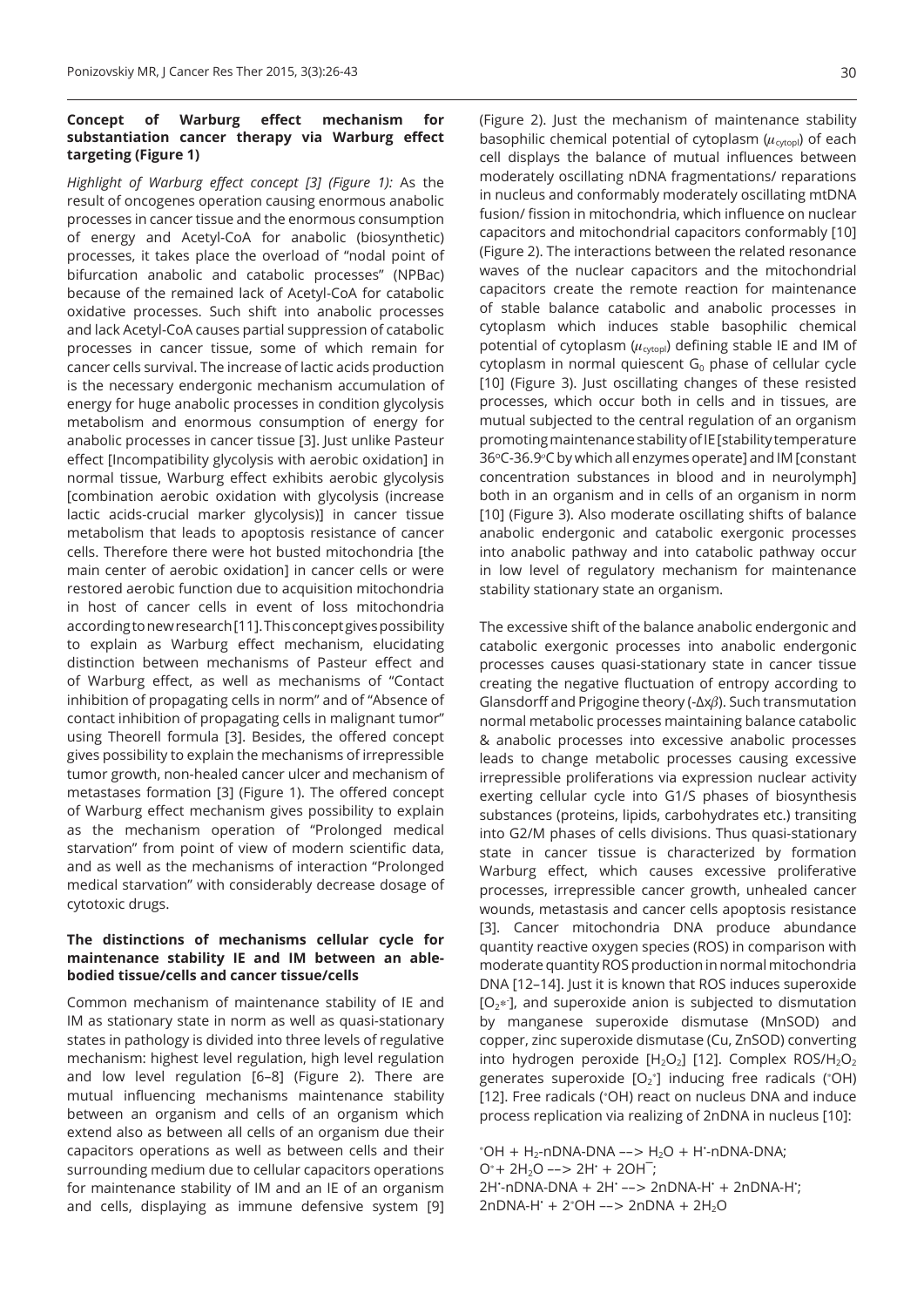The great acceleration of cellular cycle, induced by oncogene, is occurred in cancer cells. The part of complex  $ROS/H<sub>2</sub>O<sub>2</sub>$  in mitochondria is neutralized by glutathione peroxidise (GPX) and phospholipid hydroperoxide glutathione peroxidise (PHGPX) in G1 phase oncologic cellular cycle [10, 13–18]. The produced excessive abundance of complex ROS/  $H<sub>2</sub>O<sub>2</sub>$  in G2 phases oncologic cellular cycle pass through mitochondrial membranes and cytoplasm into nucleus and generates excessive abundance of superoxide  $[O_2^*]$ inducing excessive abundance of free radicals ( OH). The excessive free radicals influence on nuclear DNA inducing processes of permanent DNA replications which also cause neutralization of abundance complex  $ROS/H<sub>2</sub>O<sub>2</sub>/$ Free radicals (equations above) [10]. All processes of mitochondrial biogenesis are advanced due to nitric oxide both in normal cellular cycle development and in oncologic cellular cycle development exhibiting partial transfer from catabolic processes into excessive anabolic processes for cancer cells survival as apoptosis resistance that cause mechanism aerobic glycolysis of Warburg effect [10, 11, 12, 18–22].

## *Short description and explanation of preliminary preparation for following use cancer treatment via "Prolonged medical Starvation during 42 - 45 days" [4, 5, 10]*

Prolonged medical starvation should be supplemented by considerably decreased dosage cytotoxic substances! "Prolonged medical starvation during 42-45 days" should be defended with the support of herb extracts [sage, hawthorn, horsetail, (stinging-) nettle, ninety-knot, hypericum, ergot, St. John's wort, etc.] providing with cytotoxic activity of red cranesbill (*Geranium robertianum*) and used abundant liquid drink including water up to 1.5–2.0 liter per day. The herbal extracts should be filtered through a triple gauze layer in order that any fibre mustn't remain in the extract. The herbal extracts fill the organism during "Prologed medical starvation 42-45 days" treatment with necessary microelements and vitamins, especially folic acid, that is necessary for hemopoiesis and decreases also acidification in the blood of the organism by "Prolonged medical starvation". During the "Prolonged medical starvation" it's necessary to look after the common health state of the person and especially state of gastrointestinal tract that it occurs the bowels open/ timely evacuation of excrements/, that there will not be constipation/ retention of feces. The disturbance of gastrointestinal activity should be healed with vegetable laxatives, activated charcoal, medicaments and use an enema if it's necessary. The starvation leaving should been taken place during 7 days with gradual addition of products: juices, then watery decoctions and gels, then vegetable pulps, then baked fruits and vegetables, then liquid kasha (dish of cooked grain), then mashed potatoes, then pair of cutlets– and up to the usual nutrition. The diet shouldn't be salted during leaving starvation.

## *Considering successful great experience of treatment oncologic diseases, it should been familiarized with the Rudolf Breuss recommendations for using extracts of herbs during "Prolonged medical starvation 42-45 days" [1, 2]*

Taking into account the great experience of folk healer R. Breuss in treatment of various cancer diseases, there

are R. Breuss recommendations concerning using extracts of herbs [1, 2]. There is retransmission of these recommendations in the article: It should be used three teas for all types of cancers: sage tea, kidney tea and cranesbill tea.

Sage tea includes sage (*Salvia officinalis*), St. John's wort (*Hypericum perforatum*), peppermint (*Mentha piperata*) and balm (*Melissa officinalis*): One teaspoon or maximum two teaspoons of sage should be poured into boiling water and boiled only three Min. Then sage should be eliminated via filtering through a triple gauze layer in order that any fibre mustn't remain in the extract. St. John's wort (*Hypericum perforatum*), peppermint (*Mentha piperata*) and balm (*Melissa officinalis*) should be poured into this hot extract and drawn ten Min more and then filtered through a triple gauze layer. Thus sage tea is obtained as the extract of these herbs.

Kidney tea includes horsetail (*Equisetum arvense*) – 15 grams, stinging nettle (*Urtica dioica*) – 10 grams, knotgrass (*Polygonum aviculare*) – 8 grams and St. John's wort (*Hypericum perforatum*) – 6 grams. The pinch of these herbs mixture should be drawn ten Min in a cup of hot water. These herbs mixture should be filtered through a triple gauze layer. The hard rest of herbs mixture must be poured over with hot water and boiled ten Min. Then herbs mixture should be again filtered and both these filtered liquids should be mixed. The explanation of such mode of preparation kidney tea is that there are the required substances in the filtered liquid of these herbs mixture which should not be boiled because of these substances decay. However there is silicic acid in the hard rest of herbs mixture which can be received by ten Min boiling. R. Breuss notes that kidney tea must be taken only for the first three weeks. May be R. Breuss thought that kidney tea is meant for training kidneys of an organism to "Prolonged medical treatment 42-45 days".

Cranesbill tea includes red cranesbill (*Geranium robertianum*). The pinch of the red cranesbill (*Geranium robertianum*) should be drawn ten Min in a cup of hot water and filtered through a triple gauze layer. Only one half cup of cold cranesbill tea should be ingested per day. R. Breuss notes that red cranesbill (*Geranium robertianum*) contains the small quantity of radium. Thus the new method of treatment is integrated with up-todate methods of treatment via using the small quantity of radium as the cytotoxic remedy in condition of the long medical starvation.

Besides R. Breuss offers to use during treatment via 42 days starvation the vegetable juice mixture which consist of 55% red beet root - 300 grams, 20% carrots - 100 grams, 20% celery root, 100 grams, 3% raw potato - 10 to 30 grams options, and 2% black radish - 10 to 30 grams. He let know that the vegetable juice mixture should not be drunk more than half a liter per day. It should be mixed all these vegetables in a juicier and then strain to get rid of any sediment. Before starting the cure it can try one quarter liter of juice per day with normal meal taking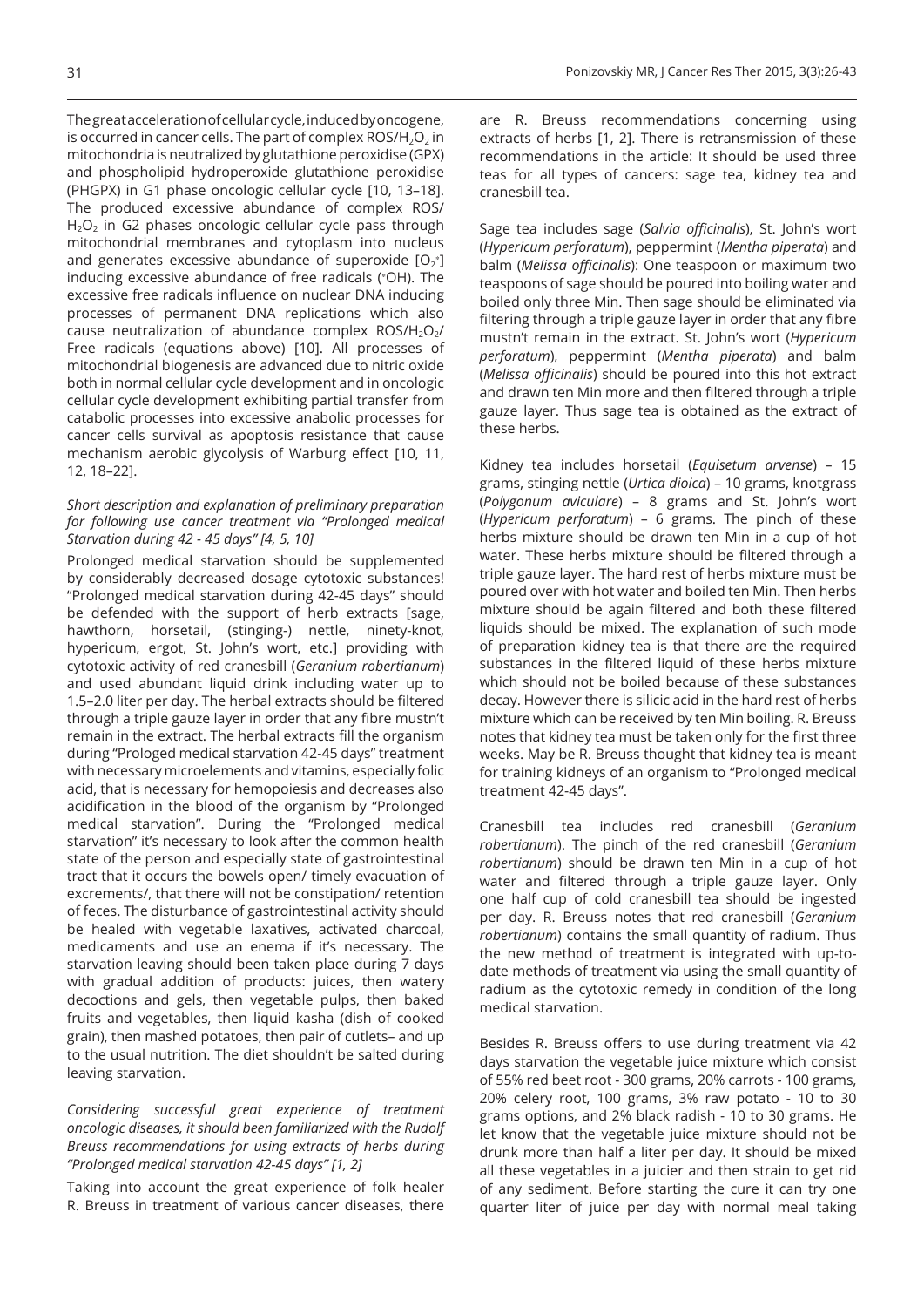this juice by the spoonful. Also R. Breuss notes that the potato is optional except for liver cancer where it plays an important part. As concern to content sugar in red beets, potato and carrots of vegetable juice mixture offered by R. Breuss, it should been taken only into consideration taking into account his great successful experience in treatment cancer diseases. However the author has followed also folk healer Omelchenko A. experience who used only extracts of herbs and did not use any vegetables in treatment of cancer disease, receiving also positive results. Unfortunately folk healer Omelchenko A. concealed the names of herbs which he used. Therefore the author has used the herbs advised by R. Breuss, but he did not use vegetables in his short successful experience of treatment cancer disease (see below).

The R. Breuss instructions are to take one half cup of cold kidney tea first thing in the morning for the purpose of habituation. Then 30 to 60 Min later take two cups warm herb tea made from St. John's wort, peppermint and lemon balm. After another 30 to 60 Min take a little vegetable juice and salivate well before swallowing. Fifteen to 30 Min later take another sip of vegetable juice. It should be taken some juice 10 to 15 times throughout the morning but only when patient feels like it. Then patient can drink warm or cold sage tea without sugar, as much as he like. At noon it should be taken one half cup of kidney tea and again before retiring at night. In the afternoon it should be taken a few sips of tea. Any liquid should be sipped and well salivated. Kidney tea should be taken only during the first three weeks of the treatment. Also R. Breuss insists on urgent request to drink one cup of cold cranesbill tea (*Geranium robertianum*) per day throughout the time of therapy. Besides R. Breuss recommends for cancer treatment of the bones and lungs, prepare a tea of plantain (*Plantago major*), icelandic moss, lungwort, ground ivy and mullein.

*Footnote:* Cranesbill tea (*Geranium robertianum*) contains cytotoxic substances (see below).

## *The contraindications to the use of "Prolonged medical starvation 42 - 45 days"*

The irreparable cancerous damage of IE and IM an organism are the basis of the contraindications to the use of the offered method cancer treatment. So the generalized excessive shift of balance anabolic and catabolic processes into the huge anabolic processes via abundant metastasis suppresses catabolic processes critically. Just catabolic processes generate energy and dissipate energy into environment promoting stability energy  $[36.6^{\circ}C-37.3^{\circ}C]$ for maintenance stability IE an organism, i.e. catabolic processes contribute to survival of an organism. Thus aggressive processes of metastatic disease create apoptosis resistance in cancer cells and enhance apoptotic processes in an organism. These destructive processes in the organism lead to damage of IE of the organism, i.e. the symptoms which are the contraindication to the use prolonged medical starvation [42–45 days].

*Thus there are the contraindications to the use of the offered method cancer treatment:* Cachexia is the first cause of contraindication to the use of the offered method cancer treatment, because progressive loss of weight indicates the full downfall of energy forces of the organism and also full downfall of its defensive system, promoting irrepressible development of cancer tumor. Considering such physical state of the organism, the prolonged medical starvation can not deprive cancer tissue of substances for cancer metabolism.

Full collapse of cancer sick patient is the second cause of contraindication to the use of the offered method cancer treatment. This contraindication shows symptoms both unstable equilibrium state of body and helplessness of the person. Full frailty also indicates the full downfall of energy forces of the organism and also full downfall of its defensive system, promoting irrepressible development of cancer tumor. Considering such physical state of the organism, the prolonged medical starvation cannot deprive cancer tissue of substances for cancer metabolism.

Cancerous intoxication due to the decomposition of cancerous necrotic mass is the third cause of contraindication to the use of the offered method cancer treatment. Cancerous intoxication becomes apparent as sickness with uncontrollable vomiting, anorexia and bad physical state of the organism. Cancerous intoxication indicates irrepressible development of cancer tumor owing to the full downfall of energy forces of the organism and also full downfall of its defensive system. Considering such physical state of the organism, the prolonged medical starvation cannot deprive cancer tissue of substances for cancer metabolism.

Dangerous metastasis for life is the fourth cause of contraindication to the use of the offered method cancer treatment. There are such dangerous for life metastasis: metastasis in brain, metastasis in spinal marrow, vast metastasis in liver causing huge liver and so on.

The tumors, which create emergency needing to urgent medical /especial surgical/ help, should not be treated with prolonged medical starvation of the new method cancer treatment before rendering first aid of urgent medical surgical help. There are such emergency situations: large bowel obstruction [ileus], urinary obstruction, biliary tract obstruction, airways obstruction, duodenal obstruction, small bowel obstruction, and tumor location in vital center or in vital organs which can be ablated by surgical methods. It is the fifth cause of contraindication to the use of the offered method cancer treatment.

## **The results of practical observations, regarding "Prolonged medical starvation"**

Borrowing from the folk healers Omelchenko A and Breuss R. the method "Prolonged medical starvation" for cancer treatment, the author was convinced of the efficiency of this method treatment by the meetings with more than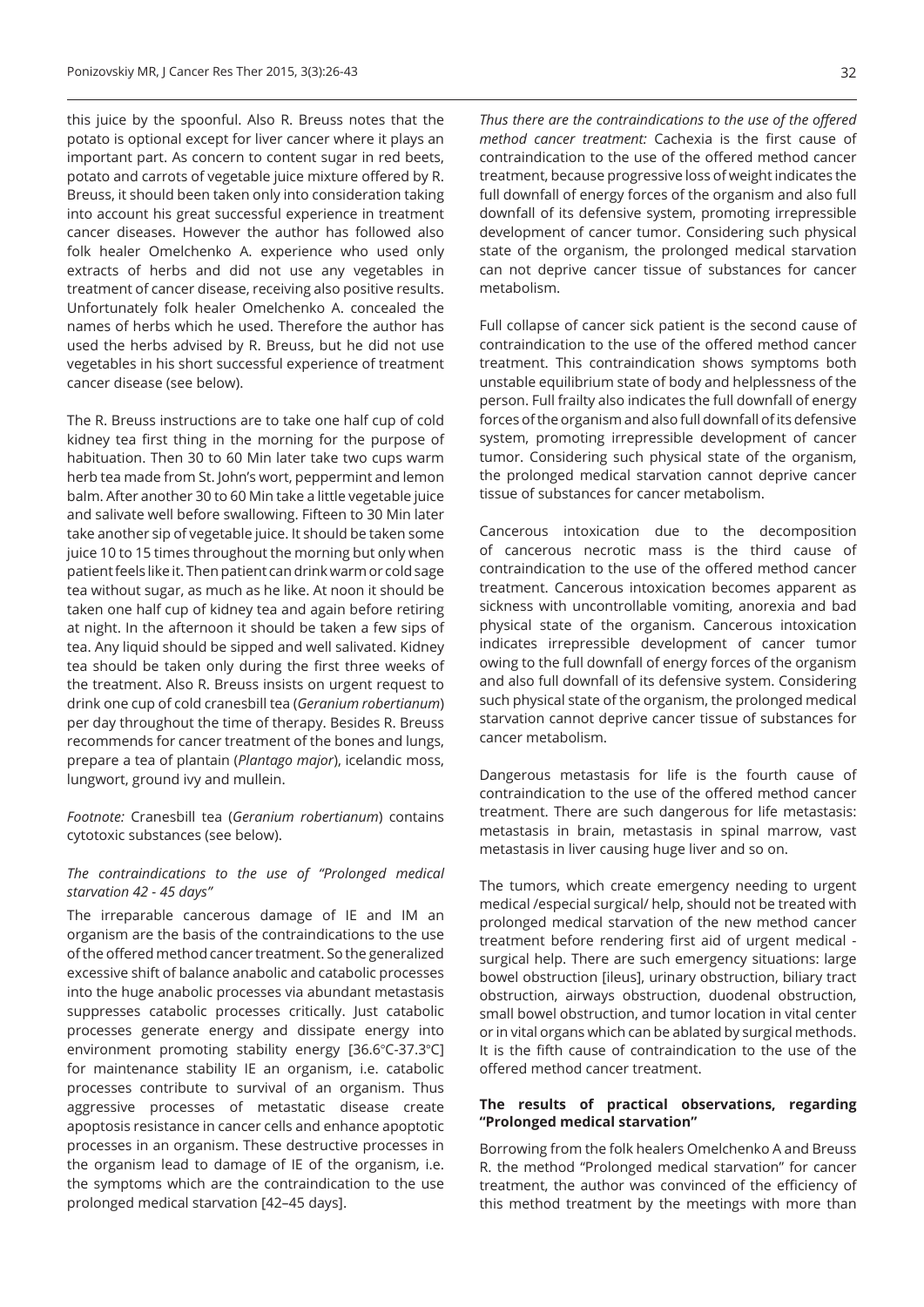100 cured patients during 2 years, who were treated by folk healer Omelchenko. The studies of the "Medical cards" some of these cured persons have convinced the author that the folk healer Omelchenko A. has treated the incurable ill men and has received positive results. The patients have obtained the initial diagnoses in oncologic hospitals of official medical practice, but further they were treated by the folk healer Omelchenko. Unfortunately the folk healer Omelchenko A. had only the apparatus for ultrasound investigations. Therefore the results of treatment were based only on the data of the ultrasound investigations and the clinical observations.

Thus the patient Gr. was diagnosed with cancer kidney Y degree, clinical stage IY, with metastases in the abdomen cavity and liver. This diagnosis was diagnosed in the "Kiev Oncologic dispensary" and was confirmed by the folk healer Omelchenko A. via the clinical investigations and the ultrasound investigations. After treatment the ultrasound investigations and clinical investigations showed disappearance the dense focus of liver. Also the clinical investigations showed disappearance of abdomen metastases. The patient has felt fine and has gone to his work.

The other patient Mo. was diagnosed with cancer ventricle Y degree, clinical stage IY, with metastases in the abdomen cavity and liver. After treatment the ultrasound investigations and clinical investigations showed disappearance the dense focus of liver. Also the clinical investigations showed disappearance of abdomen metastases.

Also we have met with the some other cured patients with various locations of cancer tumors, who were treated by the folk healer Omelchenko A., although these patients were not incurable cancer patients from the point of view of the modern medicine. Therefore these patients could not show the initial diagnoses from the oncologic hospitals.

Austrian folk healer Breuss R. used for treatment "Prolonged medical starvation during 42 days" and described a lot of the patients with various locations of cancer tumor and with various locations of metastases, who were cured by this method of treatment [1, 2]. The data, described by the austrian folk healer Breuss R., concerning results of this method treatment were also convinced us in efficiency of this method treatment [1, 2].

The author was also convinced on own experience the efficiency of treatment the ill man with the incurable cancer stage. Here is own experience in the treatment of the patient with the incurable cancer disease. At February 1998 the patient Ch. has been operated for cancer of the left kidney (the diseased kidney was resected).

On 24 February 1999, it was detected by the X-ray inspection in the "Kiev Oncologic dispensary" and diagnosed metastatic cancer, the intermediate bronchus of the right lung, IY degree, clinical stage IY. After detail examines the patient Ch. has been discharged from Oncologic dispensary how

the incurable patient. Then the patient Ch. and relatives of the patient have agreed to receive prolonged medical starvation treatment with the examinations in the "Kiev Institute of Roentgenology, Radiology and Oncology".

On 24 February 1999, the patient was examined in the "Kiev Institute of Roentgenology, Radiology and Oncology" before prolonged medical starvation treatment. Histological examination of sputum from a bronchus, the fragment of necrotic masses of a disintegrating malignant tumour and a clump of polygonal cells of a tumor of not forming complexes and frames is detected in the stuff. The histological pattern mismatches a lung carcinoma but specifies in the metastasis from the tumor of kidney (hypernephroma). The result of X-ray inspection was: Metastatic cancer the intermediate bronchus of the right lung IY degree, clinical stage IY. The diagnosis is remained the same how Oncologic dispensary. The treatment was occurred from 01 March 1999.

The examination after prolonged medical treatment: On X-ray patterns there are not found pathological changes in the lungs. The medical examinations of the patient during three years (catamnesis) and the examination in 2002 at the "Kiev Institute of Roentgenology, Radiology and Oncology" show that the patient was cured.

#### **The mechanism operation "Prolonged medical starvation 42-45 days" in cancer therapy**

Prolonged medical starvation as the new approach to cancer therapy activates catabolic processes in an organism for maintenance stable temperature 36.6°C-37.3°C by which all enzymes operate. Cancer tumor is situated inside the human organism using the organism as environment, and obtains the substances for its metabolism from depot of an organism (fat depots, carbohydrate depots etc.) [4, 5]. Also an organism obtains substances for its metabolism from depots of an organism in condition of treatment by "Prolonged medical starvation (during 42-45 days)". Besides, the treatment by "Prolonged medical starvation (during 42-45 days)" causes considerable decrease almost of all depots (especially fat depots) of an organism. Therefore this method treatment leads to the competition between cancer tissue and an organism for the use of remained decreased depot to maintain the normal temperature  $(36.0^{\circ}C - 37.5^{\circ}C)$  by which the all enzymes operate. The aerobic exothermic oxidation, using for maintenance stability of the normal temperature  $(36^{\circ}C - 37.5^{\circ}C)$  as IE of an organism, generates the greatest quantity of calories promoting suppression of anabolic endergonic processes in the condition of the treatment by "Prolonged medical starvation (during 42-45 days)" as in the organism as well as in cancer tissue. Thus this competition between the organism and the cancer must lead to the win for most strong one. But the protective forces of the organism become stronger due to support with herbal extracts, delivering vitamins and microelements into the organism. Also increase of fat metabolism from fat depot leads to augmentation glutathione peroxide (GPX) and phospholipid hydroperoxide glutathione peroxidise (PHGPX) in all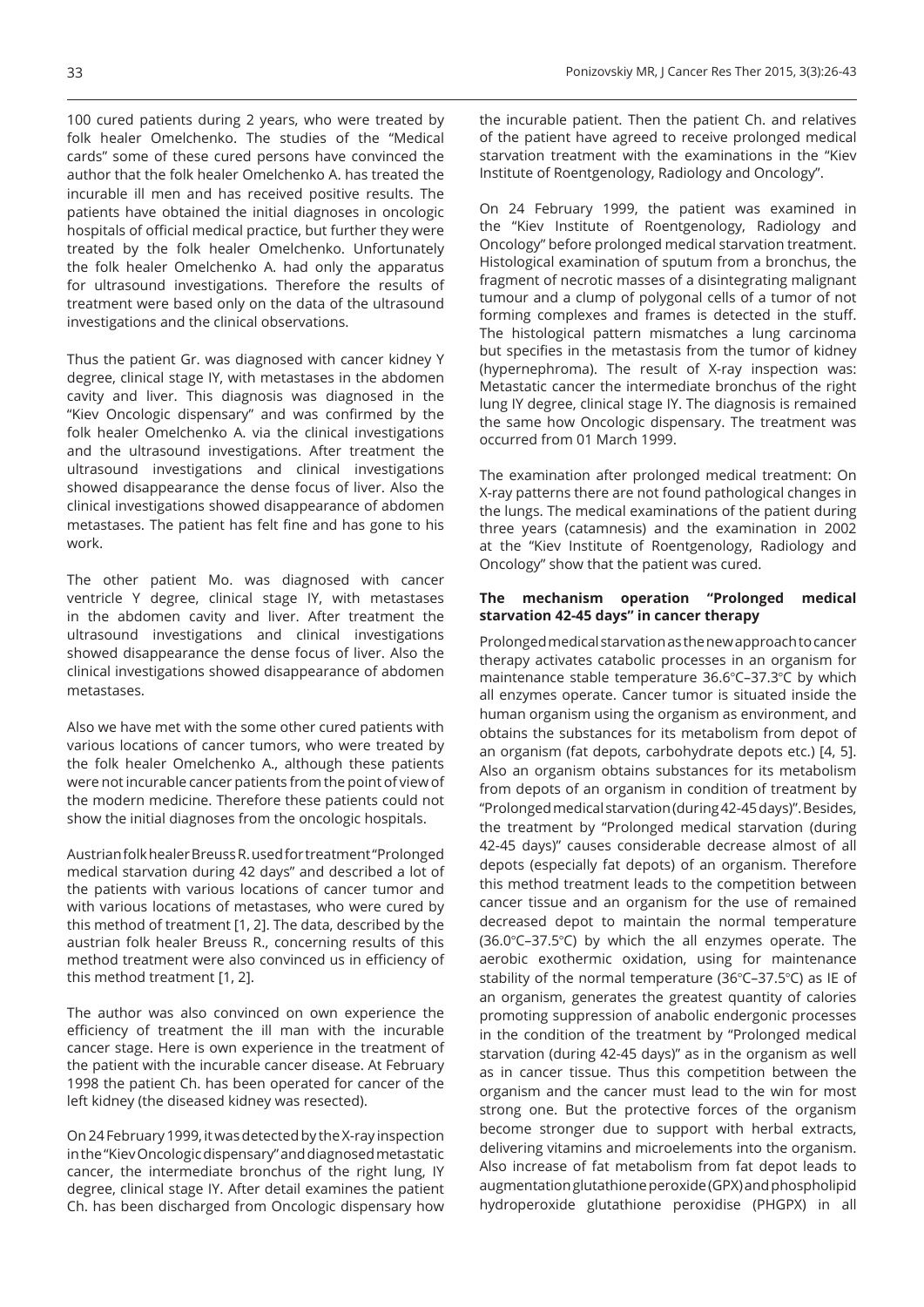cells of an organism and contributes to neutralization of redundant ROS in G1/S phases cellular cycle of cancer cells [10]. Thus "Prolonged medical starvation" promote suppression DNA replication due to ROS/free radicals neutralization in G1/S phases cellular cycle before nDNA replication in G2/M phases cellular cycle, as in an organism and as well as in cancer cells. Firstly, the decrease any substances (including glucose) as in cytoplasm as well as in blood serum cannot influence on nDNA replication, and secondly, "Prolonged medical starvation" cannot decrease concentration substance both in cytoplasm and in blood due to such mechanisms as gluconeogenesis and the similar others maintaining stability IM both in cytoplasm and in blood as well as in neurolymph (stable concentration substances in cytoplasm, blood and neurolymph). The suppression nucleus DNA replication causes suppression of cellular cycle in cancer cells and cessation of irrepressible proliferative processes with irrepressible cancer growth. In addition, at the beginning of fasting (at 5-7 and 12-14 days) there arises the short acidophilic reaction with formation of ketonic bodies as the result of intensive fat oxidation from fat depots of the organism. As the result of  $\beta$ -oxidation of fat acids many Acetyl ions  $[CH<sub>3</sub>CHO-]$  are produced. The great quantity of Acetyl ions increases quantity Acetyl-CoA for catabolic processes that promote partial elimination of overload "the nodal point of bifurcation of anabolic and catabolic processes" (NPBac), causing elimination of Warburg effect. Acetyl-CoA consumption by the increased oxidative phase of metabolism (Krebs cycle) causes the decrease of excess lactic acids which accumulate energy for anabolic processes, especially needing for cancer tissue [3–5]. The cessation of the huge consumption energy and Acetyl-CoA for anabolic processes in cancer metabolism ruins the mechanism of Warburg effect and restores as balance catabolic and anabolic processes as well as the mechanism of Pasteur effect /incompatibility of aerobic processes with glycolysis [3–5]. The cessation of the overload of "nodal point of bifurcation anabolic and catabolic processes" (NPBac) promotes the normal excretion of synthesized high-molecular substances via oxidative processes and ruins the huge excessive Alternative excretion which causes metastasis and nonhealing tumor ulcers formation [3–5]. The elimination of the overload of "nodal point of bifurcation anabolic and catabolic processes" (NPBac) restores "contact inhibition of cell propagation" how in the normal tissue and ruins the irrepressible tumor growth [3–5]. Thereby Warburg effect, characterizing by aerobic glycolysis, is destroyed because of expression aerobic catabolic processes and decrease anaerobic processes of glycolysis. Destruction of Warburg effect violates cancer metabolism and contributes to normal metabolism with Pasteur effect.

Thus basic phenomena of the cancer metabolism are inhibited: a) Mechanism of "Warburg effect". b) Biochemical and biophysical mechanisms of metastases and non-healing tumor ulcers formation. c) The phenomenon of "absence inhibition of contact cell propagation in the metabolism of malignant tumor" and as well as irrepressible tumor growth.

#### 34

## **Benefits of the use "Prolonged medical starvation" in cancer therapy**

"Prolonged medical starvation" contributes to depression of cancer tumor metabolism that helps for efficient anticancer therapy with decreased dosage of cytotoxic drugs. Such approach to anticancer chemotherapy prevents damage IE and IM both an organism and cells of an organism, preventing damage of immune and hormonal systems as the links of defensive mechanism in regulative system of an organism. Prevention damage of immune and hormonal systems as the links of system stability IE and IM an organism prevents recurrence of cancer disease after long anticancer chemotherapy and resistance to anticancer drugs in process of intensive anticancer chemotherapy with great dosage of cytotoxic drugs.

*Highlight:* The huge anabolic processes with huge consumption of energy and Acetyl-CoA are characteristic for cancer tissue. These processes suppress the catabolic exergonic processes in cancer tissue retaining only the rest catabolic exergonic processes for cancer cells survival. Just "Prolonged medical starvation" induces shift balance catabolic and anabolic processes of organism's tissue metabolism into expression of catabolic exergonic processes for maintenance stability of IE of the organism (the stable temperature an organism  $36.0^{\circ}$ C-37.2 $^{\circ}$ C and the other biophysical parameters as PH, osmotic pressure etc. in blood and in neurolymph), that suppress anabolic endergonic processes characteristic for cancer tissue leading to tumor depression [3, 4]. "Prolonged medical starvation" promote suppression DNA replication, due to ROS/ free radicals neutralization in G1/S phases cellular cycle before nDNA replication in G2/M phases cellular cycle, as in an organism and as well as in cancer cells. The suppression nucleus DNA replication causes suppression of cellular cycle in cancer cells and cessation of irrepressible proliferative processes with irrepressible cancer growth. The use light cytotoxic herbal extract in condition of prolonged medical starvation leads to transition of tumor depression into damage of tumor metabolism and to cure of the patient.

## **The mechanism operation of the extracts of herbs in new method of cancer treatment**

Considering the above described mechanism operation of the treatment by "Prolonged medical starvation during 42-45 days", this method of cancer treatment leads to depression of development tumor as the result of damage the main mechanisms of cancer tumor metabolism. The crucial role of maintenance IE stability of the organism in condition of prolonged medical starvation appertains to the all tendered extracts of herbs as well as to the vegetable juice mixture, which deliver to an organism necessary microelements and vitamins, especially folic acid, that is necessary for hemopoiesis, and decreases also acidification in the blood of the organism. It must especial pay attention on the extract of red cranesbill (*Geranium robertianum*) which contains significant amounts of vitamins A, B and C as well as such minerals: calcium, potassium, magnesium, iron, phosphorus, germanium,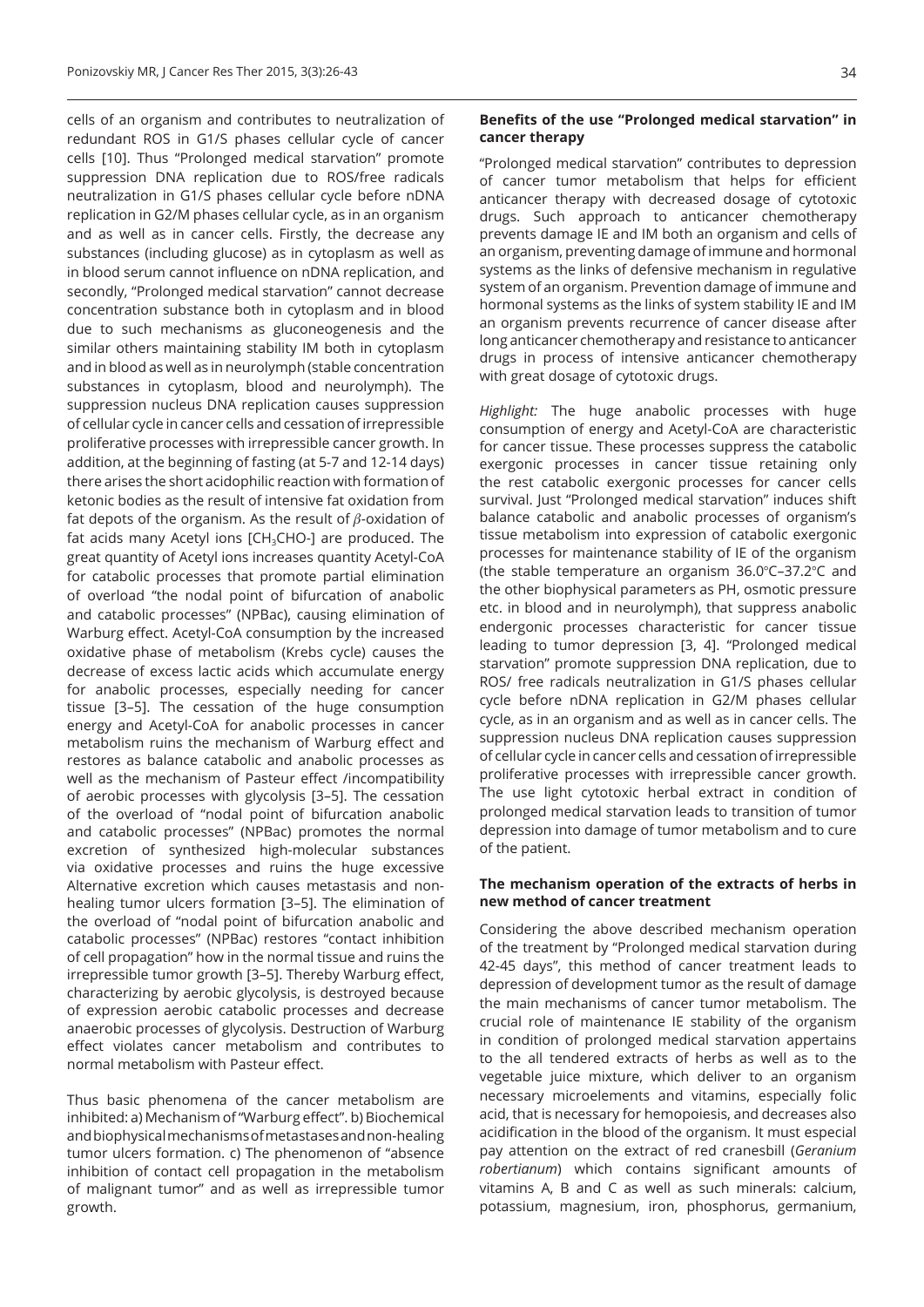according to Shipard Isabell [23]. Besides, R. Breuss notes that red cranesbill (*Geranium robertianum*) contains the small quantity of radium [1, 2]. Also Shipard Isabell [23] notes that *Geranium* (or Herb Robert) has wide range of clinical applications as remedy with such properties: antibiotic and antiviral properties, sedative property, tonic, astringent, diuretic, digestive and antioxidant. It should be paid attention on especial importance that *Geranium* (or Herb Robert) is a source of germanium [23] and radium [1, 2]. Helfer M. et al. show effect of *Geranium* on HIV-1 as antiviral remedy [24]. Also taking into account that red cranesbill (*Geranium robertianum*) has antibiotic and antiviral properties [23, 24], it can assume that red cranesbill (*Geranium robertianum*) has also light cytotoxic property as concern radium which cytotoxic properties do not raise the doubts. Thus it can assume that red cranesbill (*Geranium robertianum*) causes light cytotoxic property on depressed malignant tumor in condition of prolonged starvation during 42–45 days, promoting cancer disease treatment and cure of patient. Such light cytotoxic property cannot make negative influence on immune and hormonal systems of an organism essentially as opposed to chemotherapy with great dosage cytotoxic drugs.

### *Advantage action of small dosage cytotoxic drugs on depressed cancer metabolism for prevention cancer disease recurrence and drugs resistance to the cytotoxic effects in offered method cancer treatment over action of great dosage cytotoxic drugs in modern methods cancer therapy*

Unlike the modern methods of cancer disease treatment the offered method of cancer disease treatment via "Prolonged medical starvation with very small dosage cytotoxic drugs" does not intrude into immune and hormonal systems and does not violate the stability as an organism IE and IM as well as cells of an organism causing destruction of cancer tumor. Therefore the offered method of cancer disease treatment via "Prolonged medical starvation with very small dosage cytotoxic drugs" does not result in appearance of epigenetic changes and genes amplification causing drugs resistance to the cytotoxic effects and does exert cancer disease recurrence after some medical remissions which occur as the result of damage both immune and hormonal systems by great dosage cytotoxic drugs using in up-todate methods cancer therapy. However the combination of the described offered method treatment with up-todate methods treatment should be approved in clinical condition as clinical trials.

*Highlight:* The inhibition of proliferative anabolic properties of cancer cells is achieved via the rearrangement of cancer metabolism from anabolic pathway into catabolic pathway in the treatment via "Prolonged medical starvation". Thus this method cancer treatment puts cancer metabolism into state of depression and preserves proliferative anabolic functions of immune and hormonal system and as well as IE and IM an organism. Then the light cytotoxic effect of small dosage of anticancer drugs in condition of cancer depression does not exert mechanism of drugs resistance to the cytotoxic effects and recurrence cancer disease after remission of cancer disease, but lead to destruction cancer metabolism and recovery of ill man.

## **Discussion the benefit of combination "Prolonged medical starvation" with the decreased dosage cytotoxic drugs for efficient cancer therapy**

*Critical reviews of mechanisms drugs resistance to the cytotoxic effects due to the intensive course of patients treatment with the great dosage of cytotoxic therapy.*

#### *Mechanism of cordycepin (3'-deoxyadenosine) cytotoxic effect*

Describing mechanism of cordycepin (3'-deoxyadenosine) cytotoxic effect, Imesch P, et al. [25] found that cordycepin cytotoxic effect via study both transcription processes as an inhibitor of poly(A) polymerase (PAP) and DNA replication focused on MLH1 [one of the five DNA mismatch repair (MMR) proteins], i.e. processes which operate in G2/M phases of cellular cycle. Also they noted that cells with defective MMR function showed resistance to certain anticancer drugs. So Imesch P, et al. [25] found that MLH1 deficient tumor cells exhibited reduced susceptibility to apoptosis upon treatment with cordycepin, as compared to MLH1-proficient tumor cells.

Also studying cytotoxic effect of lipoplatin (a novel liposomal cisplatin exhibiting highly effective action against cancers), Fedier A, et al. [26] revealed that MLH1-deficient tumor cells were less susceptible to apoptosis than MLH1-proficient tumor cells. However they noted that MLH1-deficient tumor cells showed the same sensitivity to lipoxal (a novel liposomal drug – oxaliplatin) as well as MLH1-proficient tumor cells. Besides, Sergent C, et al. [27] have supposed that high level resistance of human colon cancer cells to high doses of cisplatin and oxaliplatin does not seem to be related to acquired defects in the DNA MMR proteins.

*a) Mechanisms of experiments outcomes:* Cancer tissue metabolism is characterized by huge anabolic processes, promoting irrepressible proliferative processes via advance G1/S phases of cellular cycle [3, 8, 10]. Development cellular cycle requires mismatch repair (MMR) proteins (enzymes) for repairs of base-base mismatch, that occur due to DNA replication in G2/M phases cellular cycle as in MLH1 proficient tumor cells as well as in MLH1-deficient tumor cells. Therefore it can be such case by MLH1-deficient tumor cells that the function repair of DNA mismatch is distributed as among the all mismatch repair (MMR) proteins (nine genes of MMR function) as well as among the main five genes of MMR function (MLH1, PMS1, PMS2, MSH2, and MSH6). Thus the operative area of the cytotoxic drugs become wider and their cytotoxic effects are divided among these proteins decreasing dosage of cytotoxic drugs on each protein and also decreasing susceptibility to apoptosis upon treatment with these drugs. Only strong cytotoxic drugs with cytotoxic influence on both anabolic processes and catabolic processes in both G1/S and G2/M phases cellular cycle show the similar cytotoxic effects in both MLH1-deficient tumor cells and MLH1-proficient tumor cells. Besides there is the other mechanism, remote cellular reactions between cells and cytotoxic drug, which are carried out by system of cellular capacitors, precede cellular contact reactions with substances of cytotoxic drugs [9]. Remote cellular reactions set cells to accept the substance of cytotoxic drug. Also remote reactions cells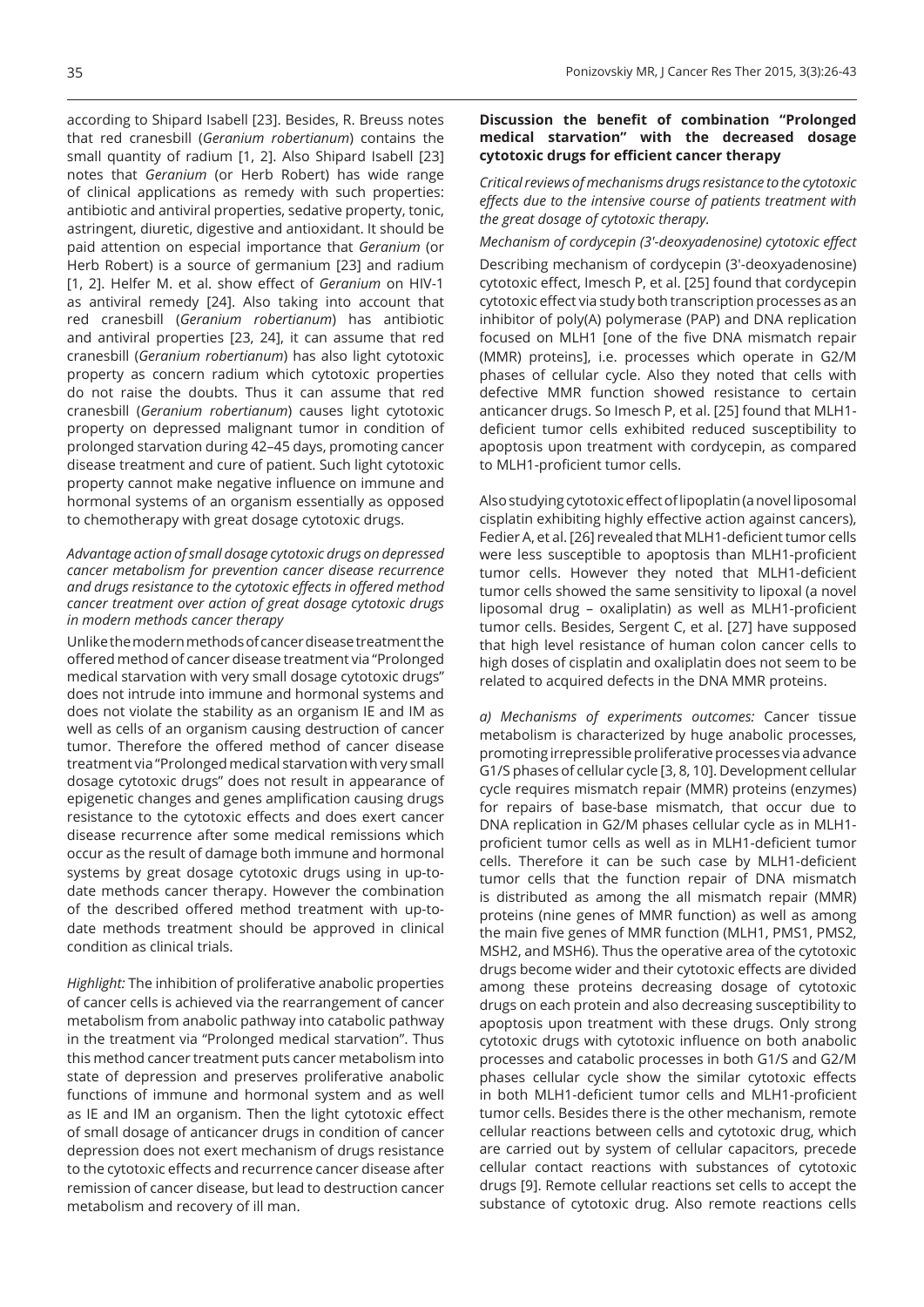cause attraction between cells and substance of cytotoxic drug which can be weaker in MLH1-deficient tumor cells than in MLH1-proficient tumor cells due to violation interactions between nDNA and mtDNA, resulting in violation operations of nucleus capacitors – mitochondria capacitors link that influence on stability basophilic chemical potential cytoplasm and on cellular inner membrane charge of cellular capacitors [9, 10]. Therefore the remote cellular reaction between MLH1-proficient tumor cells and cytotoxic drug can be more absolute than with MLH1 deficient tumor cells. Hence the acting of cytotoxic drug in contact reaction with MLH1-proficient tumor cells can be greater than with MLH1-deficient tumor cells. Thus MLH1 deficient tumor cells can be less susceptible to cytotoxic drug and to apoptosis than MLH1-proficient tumor cells, i.e. drug resistance occurs in MLH1-deficient tumor cells. On the other hand, the interactions between remote cellular reactions and contact cellular reactions show the following sequence of the reactions between cells and cytotoxic drug: Cellular capacitors react on substance of cytotoxic drug and promote reaction of cells on cytotoxic drug [9]. Simultaneously mutual interactions between cellular capacitors and link of nucleus capacitors-mitochondria capacitors promote rearrangement mismatch repair (MMR) function in nucleus, connecting with molecular structure of cytotoxic drug substance. Such rearrangement mismatch repair (MMR) function in nucleus can lead to such case that the operative area of the cytotoxic drug become wider due to distribution of the function reparations of DNA mismatch as among the all mismatch repair (MMR) proteins (nine genes of MMR function) as well as among the main five genes of MMR function (MLH1, PMS1, PMS2, MSH2, and MSH6) in MLH1-deficient tumor cells. Thus the drug cytotoxic effect in MLH1-deficient tumor cells is divided among the mismatch repair (MMR) proteins decreasing dosage of cytotoxic drug on each protein and also decreasing susceptibility to apoptosis upon treatment with this drug.

*b) Footnote:* The advantage of the combination very light cytotoxic effect of the small dosages of cytotoxic drugs [cordycepin, cisplatin, lipoplatin, lipoxal (oxaliplatin) etc.] with the offered method cancer disease treatment is that the offered method cancer disease treatment leads to depression of cancer tumor metabolism due to suppression anabolic processes, and the cytotoxic effects of the small doses drugs become stronger over the suppressed anabolic processes of cancer tumor as compared with great dosage cytotoxic drugs in the state of cancer cells activity in modern methods cancer therapy. Just the great dosages of cytotoxic drugs show the similar cytotoxic effects as on hormonal cells and immune cells of an organism's defensive function as well as on both MLH1 deficient tumor cells and MLH1-proficient tumor cells, i.e. they interfere in IM an organism suppressing defensive function of it.

#### *The investigations influences of PI3K/AKt cascade inhibitors on efficiency of cytotoxic effects caused by medical drugs and focused on MLH1-deficient tumor cells or on MLH1-proficient tumor cells*

Ohta T. et al. [28] and Stathopoulos GP et al. [29] note that the PI3K/Akt cascade displays an important role in the resistance of ovarian cancer cells to cisplatin.

Fedier A, et al. [30] investigated interdependence between cytotoxic effect of lipoplatin and AKt inhibitor LY294005. Their outcomes showed that LY294005 /inhibitor of AKt/ decreases the efficacy of cisplatin, lipoplatin, oxaliplatin as well as lipoxal in human colorectal adenocarcinoma, but, unlike these drugs, LY294005 increases the efficacy of docetaxel and does not affect the efficacy of 6-thioguanine. Fedier A, et al. [30] prolonged the study of mechanisms AKt inhibition by LY294005 investigating the function of DNA mismatch repair (MMR) in MLH1-deficient tumor cells and in MLH1-proficient tumor cells. The results of researches show that the influence of LY294005, resulting in decreases efficiency with cisplatin and lipoplatin, is significantly higher in the MLH1-deficient than in the MLH1- proficient, but nearly similar efficiency with oxaliplatin and lipoxal. Moreover LY294005 in the MLH1-deficient increases sensitivity with docetaxel and decrease sensitivity with platinum compounds drugs that cannot be associated with the concomitant deletion of the phospho-Aktser473 level. On the contrary, analogous changes in drug sensitivity were observed with the PI3-kinase inhibitor LY294002, but these changes were associated with complete deletion of phospho-Aktser473. Fedier A, et al. [30] supposes a possible relationship between MMR-mediated with cisplatinum DNA damage and action AKt, e.g. a common target for both pathways. Simultaneously Fedier A, et al. [30] express desire that the possible new property of Akt in making influences on drug sensitivity may also be proposed.

*a) Mechanisms of experiments outcomes:* AKt stimulates glycolysis activating hexokinase 2 (HK-2), i.e. AKt promotes the first an irreversible step in glycolysis, according to Elstrom RL, et al. [31] and Gottlob K, et al. [32]. Besides, Akt promotes growth factor, according to data Plas DR, et al. [33, 34]. Just Akt pathway leads to produce Acetyl-CoA via stimulating glycolysis. Thus AKt stimulates both anabolic endergonic pathway and catabolic exergonic pathway which are formed from Acetyl-CoA of "nodal point bifurcation of anabolic endergonic processes and catabolic exergonic processes"/ NPBab/ [3, 4] (Figure 1). Cisplatin and lipoplatin damage cellular nucleus, violating nuclear basis of anabolic processes. However they do not put obstacles in the AKt operation of inducing catabolic exergonic processes and anabolic endergonic processes via glycolysis in cytoplasm. Really it is possibility that LY294005/ inhibitor of AKt/ decreases the efficacy of cisplatin, lipoplatin, oxaliplatin due to relationship between MMRmediated with cisplatinum DNA damage and action PI3K/ AKt inhibitors. Just both AKt inhibitor LY294005 and PI3 kinase inhibitor LY294002 violate glycolysis in cytoplasm that cause violation of mismatch repair (MMR) function due to lack of Acetyl-CoA, violating in cytoplasm both anabolic function (connected with nucleus function) and catabolic function (connected with mitochondrial oxidative function) and converting cells into MLH1-deficient tumor cells. Thus mechanisms operations of these drugs show that they more decrease activity in MLH1-deficient tumor cells than in MLH1-proficient tumor cells, because the function repair of DNA mismatch is distributed in MLH1-deficient tumor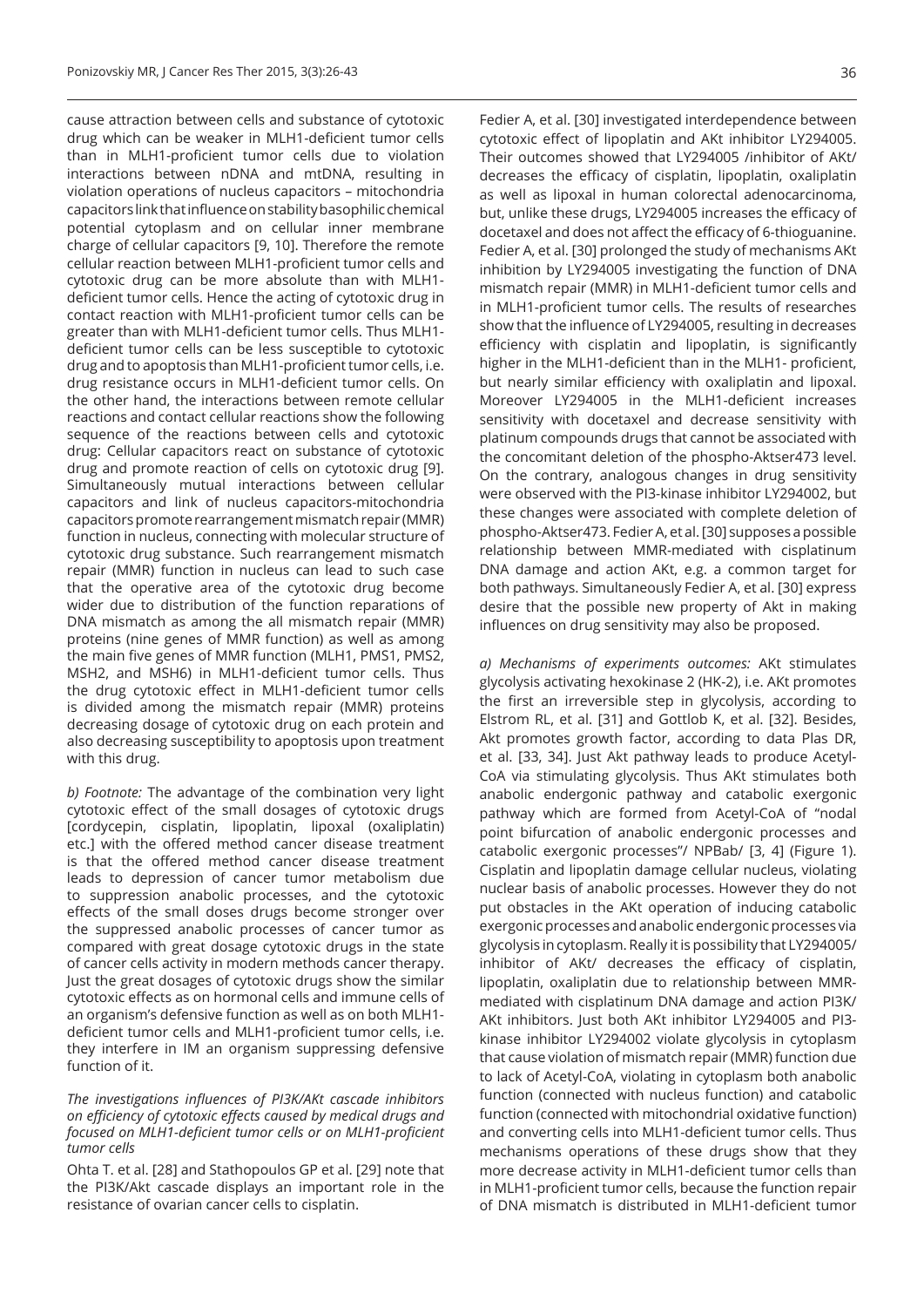cells as among the all mismatch repair (MMR) proteins (nine genes with MMR function) as well as among the main five genes with MMR function (MLH1, PMS1, PMS2, MSH2, and MSH6). Therefore the operative area of these cytotoxic drugs become wider and their cytotoxic effects are divided among these proteins decreasing dosage of cytotoxic drug on each protein and also decreasing susceptibility to apoptosis upon treatment with these drugs in MLH1 deficient tumor cells. Docetaxel exhibits also strong antimitotic chemotherapy, i.e. Docetaxel violates both nuclear function and mitochondrial function. Therefore LY294005 in the MLH1-deficient increases sensitivity with docetaxel and decrease sensitivity with platinum compounds.

*b) Footnote:* Taking into account these researches it can affirm that the advantage of the combination very light cytotoxic effects of the small dosages of cytotoxic drugs [cisplatin, lipoplatin, docetaxel, etc.] with the offered method cancer disease treatment is similar to above described mechanism suppression depressed cancer metabolism with small dosage of cytotoxic drugs over suppression active cancer metabolism with great dosage cytotoxic drugs in up-to-date methods of cancer therapy which cause interference in IM an organism suppressing defensive function of an organism.

## *Influence of radicicol, heat shock protein 90 (HSP90) inhibitor, on sensitivity to cisplatin in presence of MLH1 protein*

Fedier A, et al. [35] have found that the influence of radicicol, heat shock protein 90 (HSP90) inhibitor, on sensitivity to cisplatin in presence of MLH1 protein. Their data demonstrated that radicicol increased the sensitivity to cisplatin and to oxaliplatin in both MLH1-proficient cells and MLH1-deficient cells, but considerably higher in MLH1 proficient cells than in MLH1-deficient cells. Considering data that radicicol is a novel specific inhibitor for heat shock protein 90 (HSP90), they have supposed a possible functional relationship between HSP90 and MLH1, where HSP90 might affect the function of MLH1 in a way that this leads to the counter-regulation of cytotoxic pathways initiated by MMR as a consequence of the presence of DNA damage introduced by cisplatin.

*a) Mechanisms of experiments outcomes:* Here is the mechanism decrease generating energy for maintenance stability of IE an organism (stable temperature 36.6°C-37.2℃ by which all enzymes operate) in condition of high temperature in environment. Catabolic processes of glycolysis carry out peculiar functions, unlike the subsequent catabolic processes after "nodal point bifurcation of anabolic and catabolic pathways (NPBac)" [3]. Just catabolic processes of glycolysis generate energy. This energy is divided into anabolic and catabolic processes in "nodal point of bifurcation anabolic and catabolic processes" (NPBac), also the part of this energy is cumulated into Lactic acids for anabolic processes [3]. Thus glycolysis is the primer for both catabolic and anabolic processes. The subsequent catabolic processes, which are formed as the result bifurcation of anabolic and catabolic processes in NPBac, dissipate energy into environment for maintenance stable IE an organism, i.e. temperature 36.6°C-37°C by which all enzymes operate in an organism.

The stable temperature  $36.6^{\circ}$ C-37 $^{\circ}$ C by which all enzymes operate in condition of high temperature in environment demands of suppression generating energy via inhibition glycolysis. Thus the heat shock protein 90 (HSP90) takes part as the link in mechanism inhibition of glycolysis in condition of high temperature in environment, i.e. condition of the heat shock. However the maintenance stable temperature  $36.6^{\circ}$ C-37 $^{\circ}$ C by which all enzymes operate in normal temperature condition occurs via suppression of shock protein 90 (HSP90). It is achieved by radicicol as inhibitor heat shock protein 90 (HSP90). Therefore it is a possible consequence of counter-relationship between HSP90 and radicicol, which influences on balance anabolic and catabolic processes, i.e. on anti- and pro-proliferative pathways via suppression and expression of glycolysis: The radicicol induces pro-proliferative pathway in G2/M phases cellular cycle inhibiting HSP90 as well as MLH1. Just the replicative bypass in drug resistance mediated by loss of MMR can occur with interactions between heat shock protein 90 (HSP90) or p53 (anti-proliferative pathways) and mismatch repair (MMR) mechanisms (pro-proliferative pathways). The possible functional counter-relationship between HSP90 and mismatch repair (MMR) mechanisms reflects counter-relationship between HSP90 and radicicol. Just the suppression both catabolic and anabolic processes is characterized for HSP90. On the contrary, the function of mismatch repair (MMR) mechanisms is characterized by maintenance anabolic reparative processes for the advance of G2/M phases of cellular cycle. Just influence of radicicol repairs the mismatch repair (MMR) function. Therefore suppression of HSP90 by radicicol impels mismatch repair (MMR) function, which sensitivity to cisplatin and to oxaliplatin is increased in both MLH1-proficient cells and MLH1-deficient cells. However sensitivity to cisplatin and to oxaliplatin is considerably higher in MLH1-proficient cells than in MLH1-deficient cells, because the function reparations of DNA mismatch in MLH1-deficient cells distribute as among the all mismatch repair (MMR) proteins (nine genes with MMR function) as well as among the main five genes with MMR function (MLH1, PMS1, PMS2, MSH2, and MSH6). Thus the operative area of the cytotoxic property of cisplatin or oxaliplatin become wider and the cytotoxic effects are divided among the mismatch repair (MMR) proteins decreasing dosage of cisplatin cytotoxic effect on each protein and also decreasing sensitivity to cisplatin or to oxaliplatin, showing more resistance to cytotoxic drugs in MLH1-deficient tumor cells than in MLH1-proficient tumor cells.

*b) Footnote:* The advantage of the combination very light cytotoxic effects of the small dosages of cytotoxic drug (cisplatin or oxaliplatin) with the offered method cancer disease treatment is that the offered method cancer disease treatment leads to depression of cancer tumor metabolism due to suppression anabolic processes, i.e. suppression of mismatch repair (MMR) function via partial expression HSP90 function. However the peculiarity of cancer treatment mechanism confirms that the advantage of the combination very light cytotoxic effects of the small dosages of cytotoxic drug (cisplatin or oxaliplatin) with the offered method cancer disease treatment is similar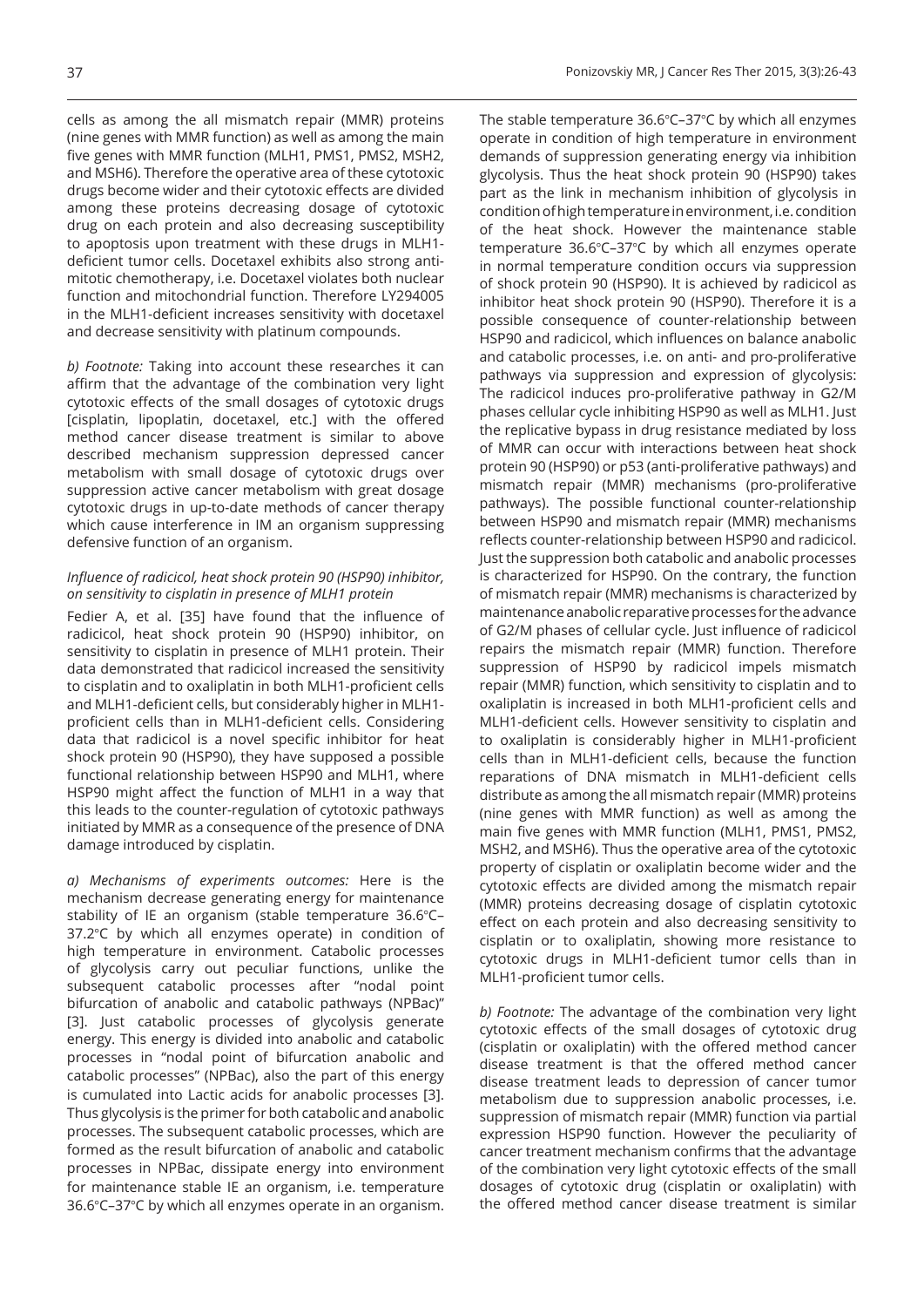to above described mechanism suppression depressed cancer metabolism with small dosage of cytotoxic drugs over suppression active cancer metabolism with great dosage cytotoxic drugs in up-to-date methods of cancer therapy.

#### *Role of MMR (human MLH1(-) and MMR-deficient in cellular responses to 5-fluorouracil and 5-fluoro-2'-deoxyuridine (FdUrd)*

Meyers M, et al. [36] investigated the role of MMR (human MLH1(-) and MMR-deficient of HCT116 colon cancer cells) in cellular responses to 5-fluorouracil and 5-fluoro-2' deoxyuridine (FdUrd). They have determined that HCT116 3-6 cells treated with a low dose of FdUrd have a 2-fold: greater G2 cell cycle arrested with MMR-deficient of HCT116 cells compared to enhanced G2 cell cycle in MMRproficient cells in response to cytotoxic agents.

*a) Mechanisms of experiments outcomes:* A low dose of FdUrd had a 2-fold: G2 cell cycle is arrested with MMRdeficient owing to distribution of cytotoxic effect with MMRdeficient of HCT116 cells among the all mismatch repair (MMR) proteins, unlike enhanced G2 cell cycle in MMRproficient cells in response to cytotoxic agents. However remote cellular reactions set cells to accept the substance of cytotoxic drug. Also remote cellular reactions cause attraction between cells and substance of cytotoxic drugs which can be depressed in MLH1-deficient tumor cells more than in MLH1-proficient tumor cells due to violation of link nucleus capacitors – mitochondria capacitors influencing on cellular capacitors [9, 10]. Therefore the remote cellular reaction between cells and cytotoxic drugs with MLH1-proficient tumor cells can be more absolute than with MLH1-deficient tumor cells. Hence the cytotoxic drugs in contact reaction with MLH1-proficient tumor cells can show greater cytotoxic effect than with MLH1-deficient tumor cells. Thus MLH1-deficient tumor cells can be less susceptible to cytotoxic drug and to apoptosis than MLH1 proficient tumor cells, i.e. drug resistance occurs more in MLH1-deficient tumor cells.

*b) Footnote:* The advantage of the combination very light cytotoxic effects of a low dose of cytotoxic drug (FdUrd) with the offered method cancer disease treatment is that the offered method cancer disease treatment leads to depression of cancer tumor metabolism due to suppression anabolic processes, i.e. suppression of mismatch repair (MMR) function via partial expression catabolic function for cells survival. However it can affirm that the advantage of the combination very light cytotoxic effects of the small dosages of cytotoxic drug (FdUrd) with the offered method cancer disease treatment is similar to above described mechanism destruction depressed cancer metabolism with small dosage of cytotoxic drugs over suppression active cancer metabolism with great dosage cytotoxic drugs in up-to-date methods of cancer therapy.

#### *Role bypass of DNA replication pathway in drug resistance mediated by loss of MMR*

The interesting investigations were made by Moreland NJ, et al. [37]. They have used aphidicolin (Ap), an inhibitor of DNA polymerases, to study the role bypass of DNA replication pathway in drug resistance mediated by loss of MMR and received aphidicolin (Ap) sensitizing drugresistant cancer cells, that have lost MMR. Just their experiments showed bypass of DNA replication pathway in drug resistance in situation of loss of MMR, i.e. availability for drug resistance.

*a) Mechanisms of experiments outcomes:* The outcomes of these experiments confirm that the DNA reparative function by loss of MMR and received aphidicolin (Ap) (an inhibitor of DNA polymerases) occurs via bypass of DNA replication pathway and can be connected as with functional relationship between catabolic pathway and anabolic MLH1 proliferative functions, as well as with function of cellular capacitors [9, 10], i.e. drug resistance depending of cellular remote reactions, mediated by loss of MMR, which displays aphidicolin (Ap) drug-resistant mechanism by sensitizing cancer cells. These cellular remote reactions transit into contact biochemical reactions causing inhibition of DNA polymerases, i.e. the described mechanisms of bypass of DNA replication pathway in drug resistance in situation of loss of MMR.

*b) Footnote:* The advantage of the combination very light cytotoxic effects of the small dosage cytotoxic drug with the offered method cancer disease treatment is that the offered method cancer disease treatment leads to depression of cancer tumor metabolism due to suppression anabolic processes, i.e. suppression of mismatch repair (MMR) function and expression catabolic pathway. It was exhibited in Moreland NJ et al. experiments [37] with the mediated drug resistance by loss of MMR and received aphidicolin (Ap) sensitizing drug-resistant cancer cells via inhibition of DNA polymerases. However it can affirm that the advantage of the combination very light cytotoxic effects of the small dosages of cytotoxic drug with the offered method cancer disease treatment is similar to above described mechanism destruction depressed cancer metabolism with small dosage of cytotoxic drugs over suppression active cancer metabolism with great dosage cytotoxic drugs in up-to-date methods of cancer therapy.

#### *Role of DNA mismatch repair (MMR) function and p53 function in drugs resistance*

Lin X and Howell SB [38] experiments exhibit that DNA mismatch repair (MMR) function and p53 function are major determinants of the rate of cisplatin resistance: Loss either MMR or p53 alone increased the rate of resistance to cisplatin. Lin X, et al. [39] and Yanamadala S, et al. [40] experiments exhibits that inhibition of DNA polymerase zeta by suppression of the expressed REV3 subunit, which eliminates the increased rate of cisplatin resistance, observed in the MMR-deficient cells.

Moreover, Yanamadala S, et al. [40] expressed opinion that MMR proteins can bind to certain DNA lesions and signal p53 and create apoptosis by an unknown mechanism, using both alkylating agents and H2O2 which caused significant inhibition of mRNA synthesis in MLH1-expressing but not in MLH1-deficient cells. They suggest a novel mechanism of MLH1 in the induced p53 and apoptosis by inhibiting RNA polymerase II-dependent transcription and influencing on damaged DNA templates. Also Stubbert LJ, et al. [41] indicate that the transcription-coupled nucleotide excision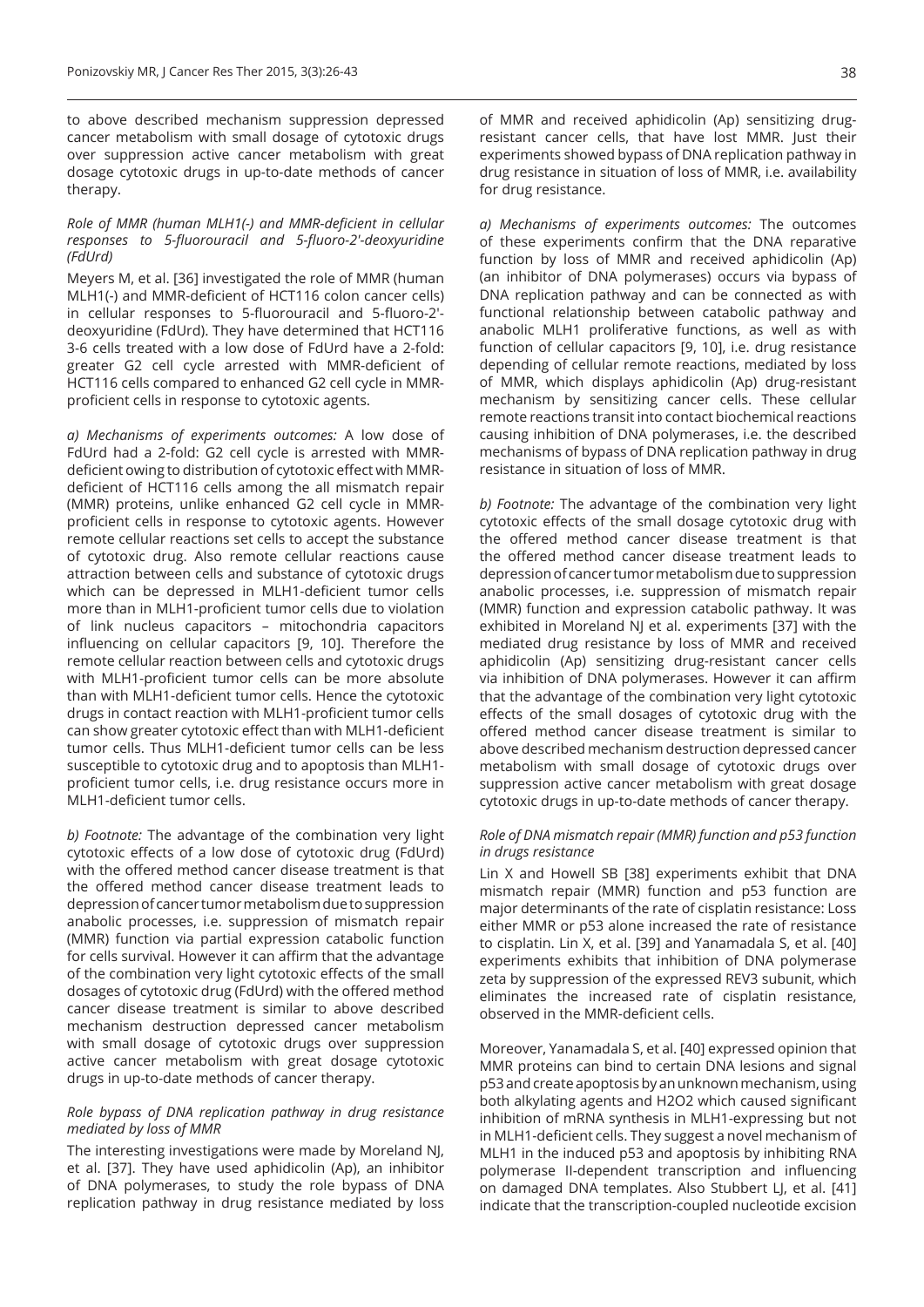repair (TC-NER) play a prominent role in determining the sensitivity of tumor cells to cisplatin even in the absence of p53 and DNA mismatch repair.

*a) Mechanisms of experiments outcomes:* DNA polymerase zeta takes part in somatic hypermutation of immunoglobulin genes, i.e. pathologic anabolic processes. Unlike DNA polymerase zeta, the mismatch repair (MMR) function and p53 prevent pathologic anabolic processes of excessive proliferative processes, exerting development of normal cellular cycle via maintenance balanced anabolic and catabolic processes in G2/M phases of cellular cycle. Thus expression DNA polymerase zeta and expression mismatch repair (MMR) function or p53 cause different chemical potentials  $(u)$  which create the cellular capacitors with inverse cellular operations [8, 10]. Therefore inhibition DNA polymerase zeta eliminates the increased rate of cisplatin resistance observed in the MMR-deficient cells. On the contrary, loss of either MMR or p53 alone increases the rate of resistance to cisplatin.

*b) Footnote:* The advantage of the combination very light cytotoxic effects of the small dosage cytotoxic drug with the offered method cancer disease treatment is that the offered method cancer disease treatment leads to depression of cancer tumor metabolism due to suppression anabolic processes, i.e. suppression either mismatch repair (MMR) function or p53 function of tumor suppressor. The suppression either mismatch repair (MMR) function or p53 function of tumor suppressor causes distribution of the drugs cytotoxic effects among the all mismatch repair (MMR) proteins. Thus it can affirm that the advantage of the combination very light cytotoxic effects of the small dosages of cytotoxic drug (cisplatin) with the offered method cancer disease treatment is similar to above described mechanism suppression depressed cancer metabolism with small dosage of cytotoxic drugs over suppression active cancer metabolism with great dosage cytotoxic drugs in up-to-date methods of cancer therapy.

#### *Investigating of anticancer agents minor groove binders (MGBs)*

Investigating the interesting class of anticancer agents Minor groove binders (MGBs), Fedier A, et al. [42] have chosen brostallicin which is a synthetic  $O\pm$ -bromoacrylic MGB. DNA minor groove binders (MGBs) are a class of anticancer agents highly effective in variety of human cancers. Just the outcomes of their researches reveal that brostallicin-induced cytotoxicity does not depend on functional DNA MMR. Besides, Fedier A, et al. [42] note that brostallicin does not alkylate DNA per se but operate through the interaction with GSH/GST system. Moreover all tumor cells are characterized with higher glutathione (GSH) and glutathione-S-transferase (GST) levels, according to data Geroni, et al. [43]. Also glutathione (GSH) is found in cellular wall, and DST enzyme catalyzes GSH peroxydase activity which lead to the detoxification of lipid and nucleic acid hydroperoxides, according to data Waxman DJ [44]. Also Waxman DJ [44] notes that DST enzyme exhibit a ligand binding function, which involves the non-covalent binding such substrate as heme, bilirubin, various steroids, and some lipophilic anticancer drugs. These investigations

show that cytotoxic effects of Minor groove binders (MGBs) of brostallicin does not depends on DNA mismatch repair (MMR) mechanisms [42], and the cytotoxic effect MGB occurs through GSH/GST system of cellular wall and cytoplasm [43, 44].

*a) Mechanisms of experiments outcomes:* Causing cytotoxic effects by Minor groove binders (MGBs) of brostallicin, the changed GSH/GST systems of cellular wall and cytoplasm change cellular chemical potentials  $(\mu)$  of cellular capacitors [9, 10], which don't depends on DNA mismatch repair (MMR) mechanisms. Thus the cytotoxic effects of Minor groove binders (MGBs) of brostallicin take part in cellular remote reaction through GSH/GST systems of cellular wall and cytoplasm, which involved also in neutralisation of ROS/  $H_2O_2$ / free radical in quiescent  $G_0$  and G1/S phases cellular cycle, suppressing as processes DNA replication in G2/M phases cellular cycle as well as tumor excessive proliferative processes [10]. Then the cellular remote reaction transits into contact reaction [9, 10], as for recognizing substance of cytotoxic drug as well as for exerting subsequent processes of resistance to cytotoxic drug.

*b) Footnote:* The advantage of the combination very light cytotoxic effects of the small dosage cytotoxic drug (brostallicin) with the offered method cancer disease treatment is that the offered method cancer disease leads to depression of cancer tumor metabolism due to suppression anabolic processes. The remote cellular reactions between depressed cells of cancer tumor and cytotoxic effect of brostallicin, which are accomplished due to system of cellular capacitors operation fulfilling interplay between nucleus capacitors, mitochondria capacitors and other organelle capacitors connecting with cellular capacitors [10], precede contact reactions cells on cytotoxic drug brostallicin [9, 10]. Remote cellular reactions set cells to accept the substance of cytotoxic drug brostallicin and cause attraction between cells and substance of brostallicin [9]. However the depressed cancer cells in condition of prolonged medical starvation need for supplemental substances for their metabolism and maintenance stability basophilic chemical potential of their cytoplasm  $(\mu)$ . Therefore remote reaction of depressed cancer cells in condition of prolonged medical starvation of the offered method cancer disease treatment don't cause drugs resistance. Thus the cytotoxic effects of the small dosage brostallicin in contact reaction become stronger in condition of cancer cells depression over the suppressed anabolic processes of cancer cells by great dosage cytotoxic drug in the state of cells activity in modern methods cancer therapy, which show the similar cytotoxic effects as on hormonal cells and immune cells of an organism as well as on tumor cells. Damage hormonal and immune defensive reactions of an organism can lead as to recurrence cancer disease after some medical remissions, i.e. palindromia of cancer development, and as well as to resistance to anticancer drugs as the result of intensive anticancer chemotherapy with great dosages of cytotoxic drugs in cancer therapy. Just the mechanisms of offered method cancer treatment don't damage immune and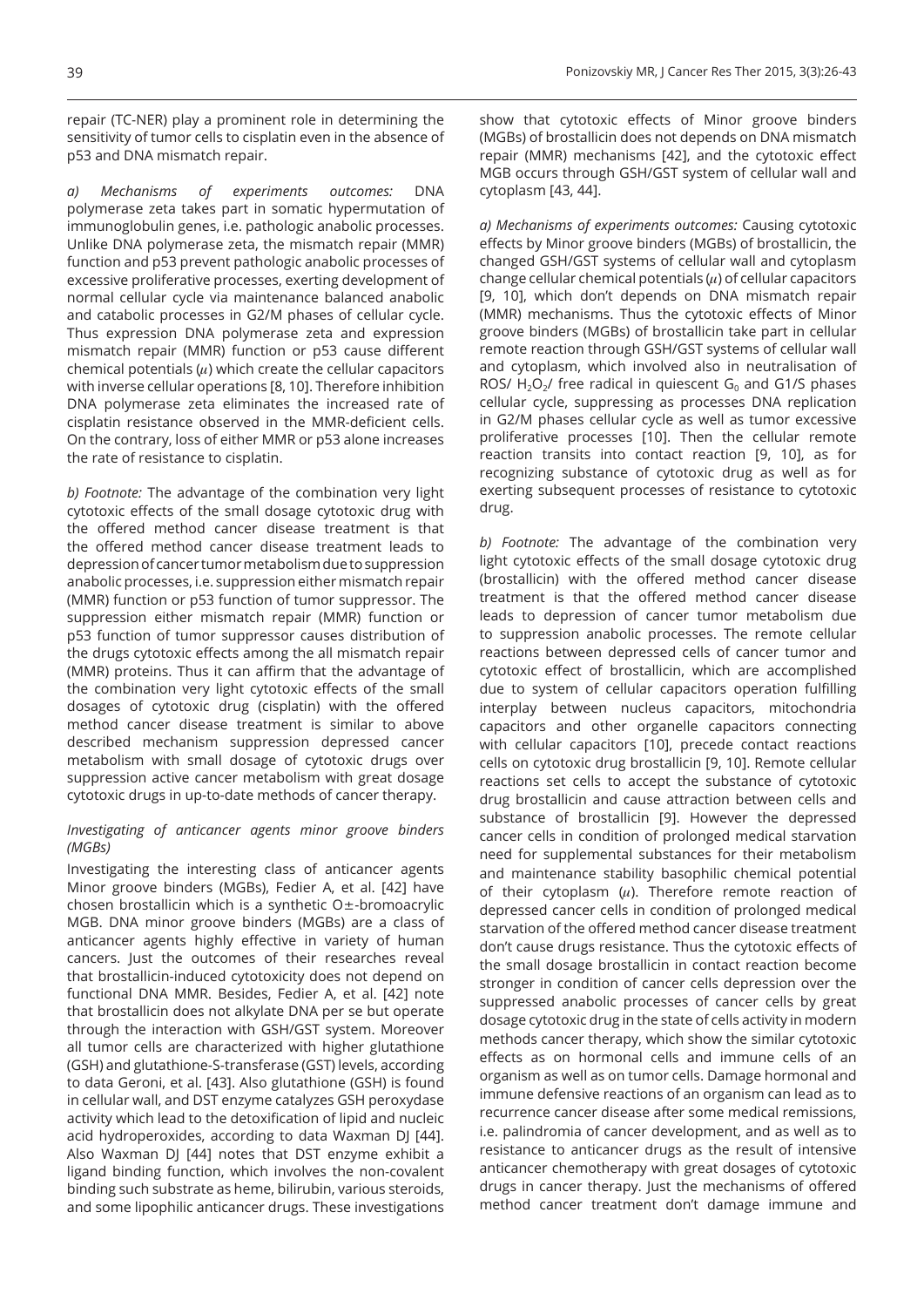hormonal systems and don't cause drug resistance and recurrence cancer disease after some medical remissions.

## *Critical reviews of the mechanisms decrease of medical drugs efficiency in palindromia phase, i.e. recurrence disease after cancer disease remission, due to treatment with great dosage of cytotoxic drugs*

General mechanism of decrease of medical drugs efficiency in palindromia: Suppression medical drugs activity occurs after multiple remissions of cancer disease, but suppression medical drugs activity does not occur in the beginning of the treatment by cytotoxic drugs. Thus mechanism of immune responses is appeared after remote reactions across distance via producing immune rearrangement in the immune cells due to multiple use anticancer drugs leading to cancer disease remission. Then remote reactions transit into contact phase of immune reactions which destroy these anticancer drugs causing decrease of medical drugs efficiency [9].

*Role RAS/RAF/ERK pathway in drugs resistance:* Piscazzi A, et al. [45] found that the essential activation of the RAS/RAF/ ERK pathway may lead to resistance to sunitinib in thyroid carcinoma cells, although sunitinib inhibits selectively cell proliferation inducing cell cumulation in the  $G_0-G_1$  phase and inhibits the phosphorylation of ERK1/2 in both KRAS/ BRAF wild-type thyroid cancer cells and in tumor cells harboring the RET/PTC rearrangement. Furthermore they described that the activation of RAS/RAF/ERK signaling in KRAS/BRAF wild-type cells by transfection of the R12 HRAS or V600E BRAF mutants or stimulation with epithelial growth factor resulted in the loss of responsiveness to sunitinib, whereas pharmacological inhibition of MAPK kinase activity resulted in the reset sensitivity of KRAS- or BRAF-mutated cells to the multikinase inhibitor.

Also Tzu-Hurng Cheng, et al. [46] researches exhibit that RAS/RAF/ERK kinase pathway regulates extracellular signal due to mediated of cyclic strain by ROS. Extracellular signals induce endothelin-1 gene.

*a) Footnote:* Just ROS promote processes replication in G2 phase cellular cycle exerting process proliferation which is induced by endothelin-1 gene [10]. These excessive processes of cancer metabolism lead to misbalance between extracellular chemical potential  $(\mu_{\text{extracell}})$  and intracellular chemical potential  $(u<sub>intrace</sub>]]$ , due to excessive expression RAS/RAF extracellular proteins. This misbalance causes inflow substances from extracellular medium into intracellular medium /according to Theorell formula exerting G1/M phases cellular cycle for excessive cancer proliferative processes [3] (Figure 1). The influences of immune cells via their cellular capacitors operations on sunitinib molecule promote suppression of sunitinib activity and cause resistance to sunitinib via immune remote and contact reactions [8, 9]. The Ras-Raf-MEK-ERK pathway or MARK/ERK pathway is formed owing to suppression cytotoxic effect of sunitinib [8, 9]. Thus these investigations confirm the mechanism of excessive expression RAS/RAF/ ERK owing to immune cells reaction on cytotoxic drug substances after some remissions of cancer disease.

*Interactions between gene amplification in cancer cells and immune response on cytotoxic drug in mechanisms of decreased drug efficiency*

Oliveras-Ferraros C, et al. [47] evaluated the connection of HER2 gene amplification with resistance to the EGFR (HER2)-targeted antibody cetuximab and of response to combination therapies against EGFR and HER2 in wildtype KRAS tumor by patients with colorectal cancer. Then they concluded that cetuximab activity against cetuximabrefractory wild-type KRAS squamous cell carcinoma (SCC) cells can be fully restored in the presence of the anti-HER2 monoclonal antibody trastuzumab.

*a) Footnote:* Thus this investigation has determined the connected resisting mechanisms amplification of HER2 gene and immune response of the EGFR (HER2)-targeted antibody cetuximab in wild-type KRAS tumor of patients with colorectal cancer. It is quite true these interactions between gene amplification in cancer cells and immune response on cytotoxic drug in mechanisms of decreased drug efficiency. Really, cetuximab suppression due to immune cells reaction exerts gene amplification due to influence suppressed cytotoxic drug on DNA gene.

#### *Clinical investigation of interactions between SKP2 gene amplification and SKP2 immune-expression*

Li CF, et al. [48] studied clinical aggressiveness of myxofibrosarcoma and evaluated interactions between SKP2 gene amplification and SKP2 immune-expression for prognosis and independently predictive of this disease.

*Footnote:* Indeed the study of influences of immuneexpression on gene amplification is most important for clinical purposes regarding prognosis of cancer disease.

## *Studies of epigenetic changes in cancer tumor*

Describing epigenetic changes in cancer tumors [49] expressed doubts: "Aberrant DNA methylation at CpG islands and associated epigenetic silencing are observed during the acquisition of drug resistance. However, it remains unclear whether all of the observed changes are drivers of drug resistance, causally associated with response of tumours to chemotherapy, or are passenger events representing chance DNA methylation changes".

*Footnote:* The changes in cancer cells DNA including epigenetic changes could appear at current cellular cycle phases of cancer development due to oncogene influences, which are subjected to immune responses due to cellular capacitors of immune cells operations via remote cellular reactions, owing to resonance waves, transiting into contact cellular reactions and suppressing cytotoxic drug (as strange object), that results in epigenetic changes in DNA of cancer cells owing to influence of suppressed cytotoxic drugs. Thus it occurs resistance to cytotoxic drugs after a phase of cancer disease remission and lead to recurrence cancer disease [8–10].

#### *Role of extracellular superoxide dismutase (EcSOD) in cancer metabolism*

Studying the role of extracellular superoxide dismutase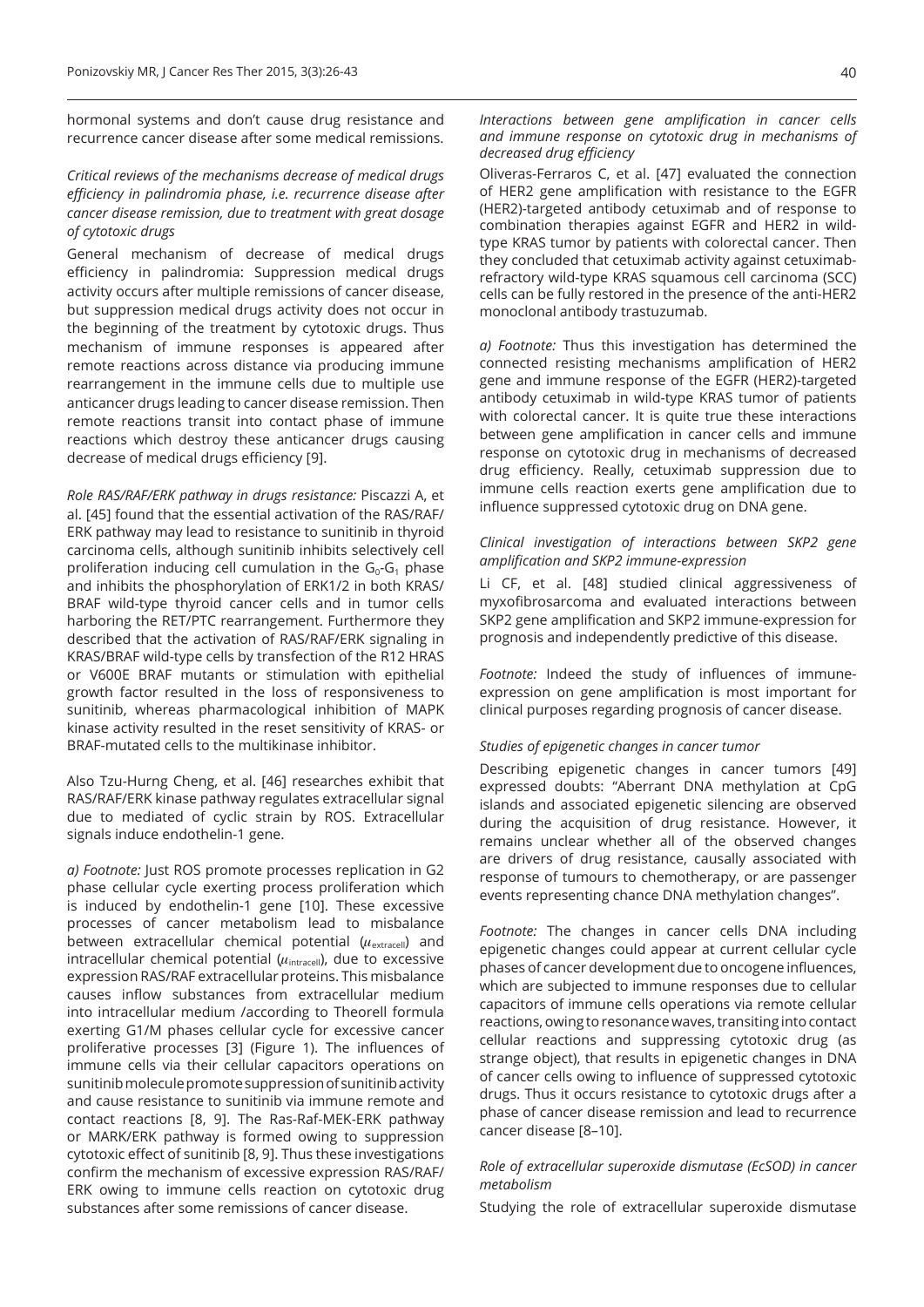(EcSOD) in lung cancer, Teoh-Fitzgerald ML, et al., [50] found that air respiration pathway in normal epithelial cells expressed abundant EcSOD and have an unmethylated promoter, whereas lung cancer cells displayed aberrant promoter hypermethylation and decreased chromatin accessibility. EcSOD is considerably lower in lung tumors than in normal tissue, and EcSOD promoter is hypermethylated in adenocarcinomas as compared with normal lungs. Furthermore re-expression of EcSOD attenuates malignant phenotype of lung carcinoma cells, decreasing invasion and survival considerably. However loss of EcSOD expression in lung cancer is the result of EcSOD promoter methylation and loss of heterozygosity (LOH) of EcSOD. It was suggested that its early loss may contribute to extracellular matrix (ECM) remodeling and malignant progression.

*Footnote:* It is known that ROS/ H<sub>2</sub>O<sub>2</sub>/ free radicals create cellular replication in G2 phase cellular cycle causing proliferative processes [10, 12]. However extracellular superoxide dismutase (EcSOD) does not suppress capability of intracellular superoxide dismutase causing dismutation of intracellular superoxide anions. Just prolonged treatment with cytotoxic drugs leads to the epigenetic changes of EcSOD hypermethylation causing by hypermethylated EcSOD promoter. The epigenetic inactivation of extracellular superoxide dismutase (EcSOD), due to aberrant promoter hypermethylation operation, should activate intracellular superoxide dismutase maintaining difference chemical potentials and charges on inner and outer cellular membranes for cellular capacitors operation [9]. Intracellular superoxide dismutase exerts processes DNA replication due to promoting intracellular dismutation of superoxide  $[O_2^*$ -] converting superoxide into hydrogen peroxide  $[H_2O_2]$  and following into free radicals, which advance G2 phase cellular cycles of cancer cells [9, 10, 12]. The epigenetic changes can appear as the result of immune responses on cytotoxic drug which lead to violation of cytotoxic drugs. Then such cytotoxic drugs cause loss of EcSOD due to EcSOD promoter methylation and loss of heterozygosity (LOH) of EcSOD which lead to malignant progression and drugs resistance after a phase of cancer disease remission, causing recurrence cancer disease.

## *The investigations of role epigenetic changes in decrease cancer efficiency*

Investigating operations of several cytotoxic drugs as azacitidine (Vidaza), decitabine (Dacogen), vorinostat (Zolinza), and romidepsin (Istodax), Boumber Y and Issa JP [51] inquired: "Epigenetics in cancer: what's the future<sup>[17]</sup>. Describing expected results of these drugs combination in clinical trials with DNA methylation inhibitors and histone deacetylase inhibitors, the authors expressed doubt: "unclear mechanisms of response and resistance, and rare responses in solid tumors".

*a) Footnote:* Just the mechanism decrease drugs efficiency after intensive chemotherapy with great dosage cytotoxic drugs and multiple remissions, causing epigenetic changes, depends on immune cells remote reactions on these drugs and epigenetic changes due to cellular remote reactions of immune cells on intensive cytotoxic chemotherapy. Indeed cellular capacitors of immune cells react on cytotoxic drugs and cause suppression them. The suppressed cytotoxic drugs cause epigenetic changes in cancer nuclei, creating rearrangement nucleus DNA chemical structure of cancer cells. On the other hand, immune cells become sensitive to cytotoxic drugs causing suppression of cytotoxic drugs and drugs resistance after cancer disease remission.

## *Investigations of targeting cancer tumor by tumor suppressor's genes*

Gramling S, et al. [52] noted that pharmacologically targeting cancer tumor by tumor suppressor genes has not been fruitful, because many tumor suppressors genes and oncogenes are irreversibly both commonly altered or entirely deleted during carcinogenesis, thereby making it difficult to restore gene function.

*Footnote:* Indeed many tumor suppressor's genes and oncogenes operate as primers of oncogenesis. Then the oncogenesis advances according to Glansdorff and Prigogine theory resulting in non-linear pathologic development thermodynamic system of an organism [8]. They can cause small counteractions of anticancer drugs efficiency. However these counteractions are not mechanisms of cancer drug resistance after multiple remissions of cancer disease, but such suppression medical drug can occur only in the beginning of the chemotherapy treatment. Furthermore the other such samples as putative tumor suppressor gene, anticancer protein BRM, a key SWI/SNF chromatic remodeling complex subunit, which direct and limit the execution of specific cellular programs such as differentiation and growth control, are inactivated in many tumor types according to Gramling S, et al. data [52]. Hence Gramling S, et al. reply that targeting tumor suppressor genes is not fruitful [52]. Thus the mechanisms of tumor suppressor's miRNAs, as well as the other tumor suppressors, cannot be the main cause decreasing cancer drugs efficiency after multiple remissions of cancer disease. Only suppressed cancer development die to use of offered "Polonged medical starvation", which is also treated by deceased dosage cytotoxic drugs, prevents as resistance to cytotoxoc drugs as well as recurrence cancer disease after some disease remissions.

## *Investigations of participation immune mechanisms in decrease cancer efficiency*

Studying antitumor efficiency of cisplatin Li X, et al. [53] have noted: "despite of extraordinary activities of cisplatin against a variety of solid tumors, cis-Dichlorodiamminoplatinum (II) (cisplatin) has demonstrated capability to reduce the toxicity and enhance the circulation time of cisplatin in the clinical efficacy. It was defined that cisplatin was incorporated into the nanoparticles with high encapsulation efficiency more than 75% and core-shell structure nanoparticles were prepared from block copolymer of methoxy poly(ethylene glycol)-polycaprolactone (mPEG-PCL). Then Li X, et al. [53] concluded that cisplatin-loaded nanoparticles exhibited superior antitumor effect by delaying tumor growth. When this drug was delivered intratumorally, significant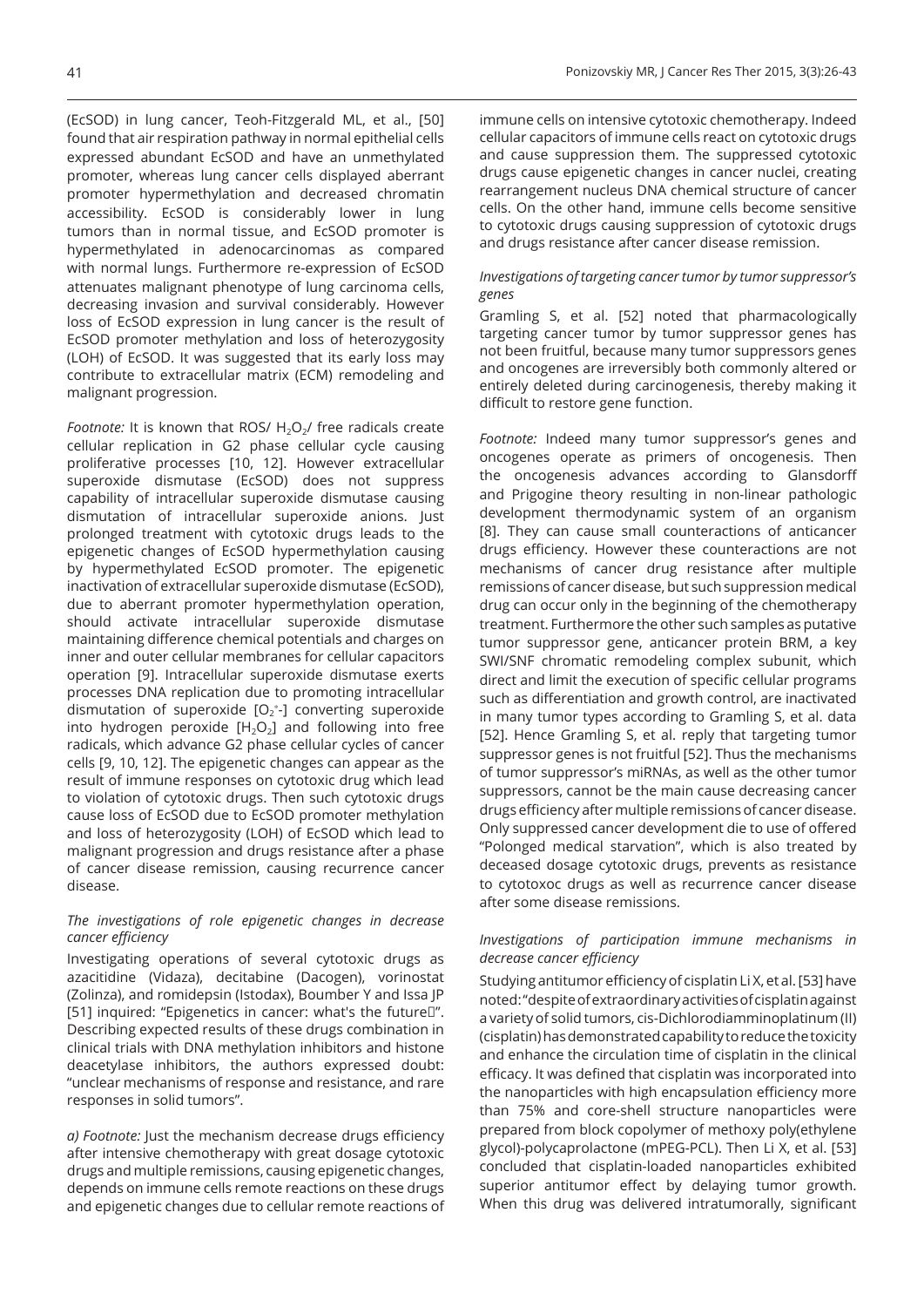improvement was not observed. Therefore cisplatin was administrated intraperitoneally as opposed to action of free cisplatin.

*Footnote:* Thus these investigations prove participation peritoneal immune mechanism of reticuloendothelial system in action of cisplain decreased for anticancer efficiency.

#### **Acknowledgments**

This article is dedicated to the memory of my daughter T.M. Ponisovska.

#### **Conflict of interest**

The author declares no conflict of interest.

#### **References**

- [1] Breuss R. The cancer, leucomia and the other diseases", edit. Logos, 1992.
- [2] Breuss R. The Breuss Cancer Cure, Alive books Canada, 1995.
- [3] Ponisovskiy MR. Cancer metabolism and the Warburg effect as anabolic process outcomes of oncogene operation. Crit Rev Eukaryot Gene Expr. 2010; 20(4):325–339.
- [4] Ponisovskiy MR. Warburg effect mechanism as the target for theoretical substantiation of a new potential cancer treatment. Crit Rev Eukaryot Gene Expr. 2011; 21(1):13–28.
- [5] Ponizovskiy MR. The detailed description mechanisms of the herbs extracts operations in the new method cancer disease treatment via rearrangement of metabolism from pathologic development into normal development. J Clin Trials. 2012; 2:124.
- [6] Ponizovskiy MR. The Central Regulation of all Biophysical and Biochemical Processes as the Mechanism of Maintenance Stability of Internal Energy and Internal Medium both in a Human Organism and in cells of an Organism. Mod Chem appl. 2013; 1:e101.
- [7] Ponizovskiy MR. The mechanisms maintenance stability Internal Energy and Internal Medium an organism in norm and in quasistationary pathologic states. Biochem Physiol. 2013; 2:115.
- [8] Ponizovskiy MR. Biophysical and biochemical models of mechanisms of cellular development via the cellular cycle in normal tissue, cancerous tissue, and inflammatory processes. Crit Rev Eukaryot Gene Expr. 2013; 23(2):171–193.
- [9] Ponisovskiy MR. Driving mechanisms of passive and active transport across cellular membranes as the mechanisms of cell metabolism and development as well as the mechanisms of cellular distance reactions on hormonal expression and the immune response. Crit Rev Eukaryot Gene Expr. 2011; 21(3):267–290.
- [10] Ponizovskiy MR. Biophysical and biochemical transmutation of mitochondrial function in cancer genesis. Biochem Anal Biochem. 2013; 2(3).
- [11] Tan AS, Baty JW, Dong LF, Bezawork-Geleta A, Endaya B, et al. Mitochondrial genome acquisition restores respiratory function and tumorigenic potential of cancer cells without mitochondrial DNA. Cell Metab. 2015; 21(1):81–94.
- [12] Furda Amy Marie. The role of mtDNA damage in mitochondrial dysfunction. University of Pittsburg. 2011; pp.145.
- [13] Gibellini L, Pinti M, Nasi M, De Biasi S, Roat E, et al. Interfering with ROS Metabolism in Cancer Cells: The Potential Role of Quercetin. Cancers (Basel). 2010; 2(2):1288–1311.
- [14] Szatrowski TP, Nathan CF. Production of large amounts of hydrogen peroxide by human tumor cells. Cancer Res. 1991; 51(3):794–798.
- [15] Westermann B. Mitochondrial fusion and fission in cell life and death. Nat Rev Mol Cell Biol. 2010; 872–884.
- [16] Iyer RR, Pluciennik A, Burdett V, Modrich PL. DNA mismatch repair: functions and mechanisms. Chem Rev. 2006; 106(2):302–323.
- [17] Larrea AA, Lujan SA, Kunkel TA. DNA mismatch repair. Cell. 2010; 141(4):730.
- [18] Li GM. Mechanisms and functions of DNA mismatch repair. Cell Res. 2008; 18(1):85–98.
- [19] Palacios-Callender M, Hollis V, Mitchison M, Frakich N, Unitt D, et al. Cytochrome c oxidase regulates endogenous nitric oxide availability in respiring cells: a possible explanation for hypoxic vasodilation. Proc Natl Acad Sci U S A. 2007; 104(47):18508–18513.
- [20] Radi R. Nitric oxide, oxidants, and protein tyrosine nitration. Proc Natl Acad Sci U S A. 2004; 101(12):4003–4008.
- [21] Brookes PS, Levonen AL, Shiva S, Sarti P, Darley-Usmar VM. Mitochondria: regulators of signal transduction by reactive oxygen and nitrogen species. Free Radic Biol Med. 2002; 33(6):755–764.
- [22] Krock BL, Skuli N, Simon MC. Hypoxia-induced angiogenesis: good and evil. Genes Cancer. 2011; 2(12):1117–1133.
- [23] Shipard Isabell. How can I use Herbs in my daily life<sup>[]</sup> Grassroot. 2013.
- [24] Helfer M, Koppensteiner H, Schneider M, Rebensburg S, Forcisi S, et al. The root extract of the medicinal plant Pelargonium sidoides is a potent HIV-1 attachment inhibitor. PLoS One. 2014; 9(1):e87487.
- [25] Imesch P, Goerens A, Fink D, Fedier A. MLH1-deficient HCT116 colon tumor cells exhibit resistance to the cytostatic and cytotoxic effect of the poly(A) polymerase inhibitor cordycepin (3'-deoxyadenosine) in vitro. Oncol Lett. 2012; 3(2):441–444.
- [26] Fedier A, Poyet C, Perucchini D, Boulikas T, Fink D. MLH1-deficient tumor cells are resistant to lipoplatin, but retain sensitivity to lipoxal. Anticancer Drugs. 2006; 17(3):315–323.
- [27] Sergent C, Franco N, Chapusot C, Lizard-Nacol S, Isambert N, et al. Human colon cancer cells surviving high doses of cisplatin or oxaliplatin in vitro are not defective in DNA mismatch repair proteins. Cancer Chemother Pharmacol. 2002; 49(6):445–452.
- [28] Ohta T, Ohmichi M, Hayasaka T, Mabuchi S, Saitoh M, et al. Inhibition of phosphatidylinositol 3-kinase increases efficacy of cisplatin in in vivo ovarian cancer models. Endocrinology. 2006; 147(4):1761–1769.
- [29] Stathopoulos GP, Boulikas T. Lipoplatin formulation review article. | Drug Deliv. 2012; 2012:581363.
- [30] Fedier A, Erdmann R, Boulikas T, Fink D. Potential of the Akt inhibitor LY294005 to antagonize the efficacy of Cisplatin against HCT116 tumor cells in a DNA mismatch repair-dependent manner. Int J Oncol. 2006; 29(5):1303–1310.
- [31] Elstrom RL, Bauer DE, Buzzai M, Karnauskas R, Harris MH, et al. Akt stimulates aerobic glycolysis in cancer cells. Cancer Res. 2004; 64(11):3892–3899.
- [32] Gottlob K, Majewski N, Kennedy S, Kandel E, Robey RB, et al. Inhibition of early apoptotic events by Akt/PKB is dependent on the first committed step of glycolysis and mitochondrial hexokinase. Genes Dev. 2001; 15(11):1406–1418.
- [33] Plas DR, Talapatra S, Edinger AL, Rathmell JC, Thompson CB. Akt and Bcl-xL promote growth factor-independent survival through distinct effects on mitochondrial physiology. J Biol Chem. 2001; 276(15):12041– 12048.
- [34] Plas DR, Thompson CB. Akt-dependent transformation: there is more to growth than just surviving. Oncogene. 2005; 24(50):7435–7442.
- [35] Fedier A, Stuedli A, Fink D. Presence of MLH1 protein aggravates the potential of the HSP90 inhibitor radicicol to sensitize tumor cells to cisplatin. Int J Oncol. 2005; 27(6):1697–1705.
- [36] Meyers M, Wagner MW, Hwang HS, Kinsella TJ, Boothman DA. Role of the hMLH1 DNA mismatch repair protein in fluoropyrimidine-mediated cell death and cell cycle responses. Cancer Res. 2001; 61(13):5193– 6201.
- [37] Moreland NJ, Illand M, Kim YT, Paul J, Brown R. Modulation of drug resistance mediated by loss of mismatch repair by the DNA polymerase inhibitor aphidicolin. Cancer Res. 1999; 59(9):2102–2106.
- [38] Lin X, Howell SB. DNA mismatch repair and p53 function are major determinants of the rate of development of cisplatin resistance. Mol Cancer Ther. 2006; 5(5):1239–1247.
- [39] Lin X, Ramamurthi K, Mishima M, Kondo A, Christen RD, et al. P53 modulates the effect of loss of DNA mismatch repair on the sensitivity of human colon cancer cells to the cytotoxic and mutagenic effects of cisplatin. Cancer Res. 2001; 61(4):1508–1516.
- [40] Yanamadala S, Ljungman M. Potential role of MLH1 in the induction of p53 and apoptosis by blocking transcription on damaged DNA templates. Mol Cancer Res. 2003; 1(10):747–754.
- [41] Stubbert LJ, Smith JM, McKay BC. Decreased transcription-coupled nucleotide excision repair capacity is associated with increased p53 and MLH1-independent apoptosis in response to cisplatin. BMC Cancer. 2010; 10:207.